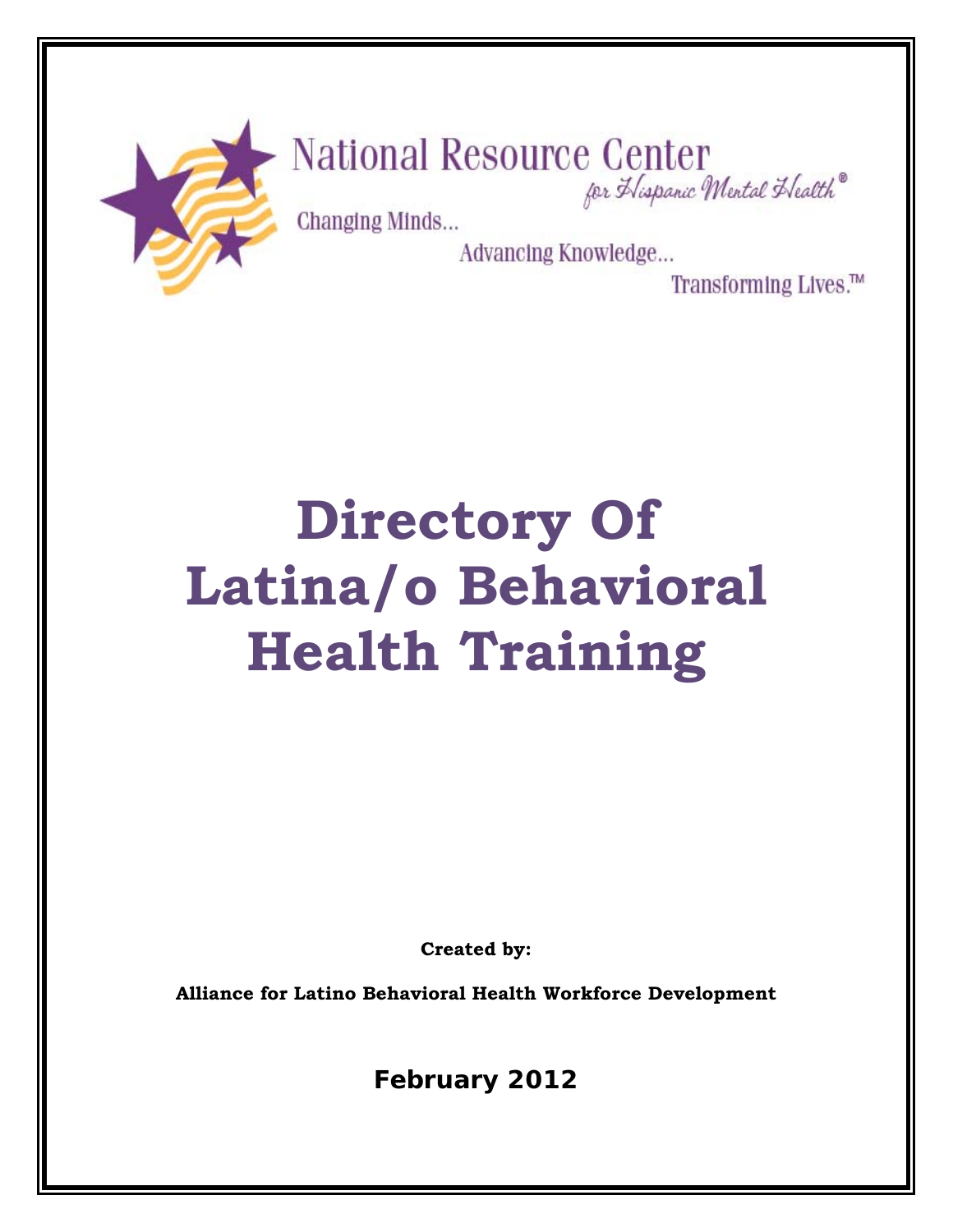This directory was created by the Education Committee of the Alliance for Latino Behavioral Health Workforce Development, herein referred to as the Alliance, and supports one of the recommendations contained in the United States Department of Health and Human Services, Office of Minority Health's (OMH) seminal report titled *Movilizandonos por Nuestro Futuro: Strategic Development of a Mental Health Workforce for Latinos Consensus Statements and Recommendations*. This directory serves as a central repository for a range of academic programs that offer diverse graduate level behavioral health training opportunities with a Latino focus.

It is our hope that individuals interested in pursuing a career in behavioral health with a focus on Latino mental health may benefit from the information contained herein, and that the programs listed continue to grow. Additionally, it is our hope that the programs listed ultimately produce a more diverse and multidisciplinary behavioral health workforce to meet the behavioral health needs of Latinos in a culturally and linguistically competent manner.

#### About the Alliance:

The Alliance is a strategic partnership of nearly 20 of the leading Latino and non-Latino health, behavioral health, and civil rights organizations across the nation. Its mission is to ensure that the recommendations contained in the OMH *Movilizandonos* report are widely disseminated and seriously considered by the array of stakeholders who are needed to successfully address this critically important issue.

The National Resource Center for Hispanic Mental Health (NRCHMH) is responsible for spearheading the development and operations of the Alliance with the guidance, direction and leadership of the inaugural members of its Steering Committee.

To learn more about the Alliance and the NRCHMH, please visit:

[www.nrchmh.org](http://www.nrchmh.org/)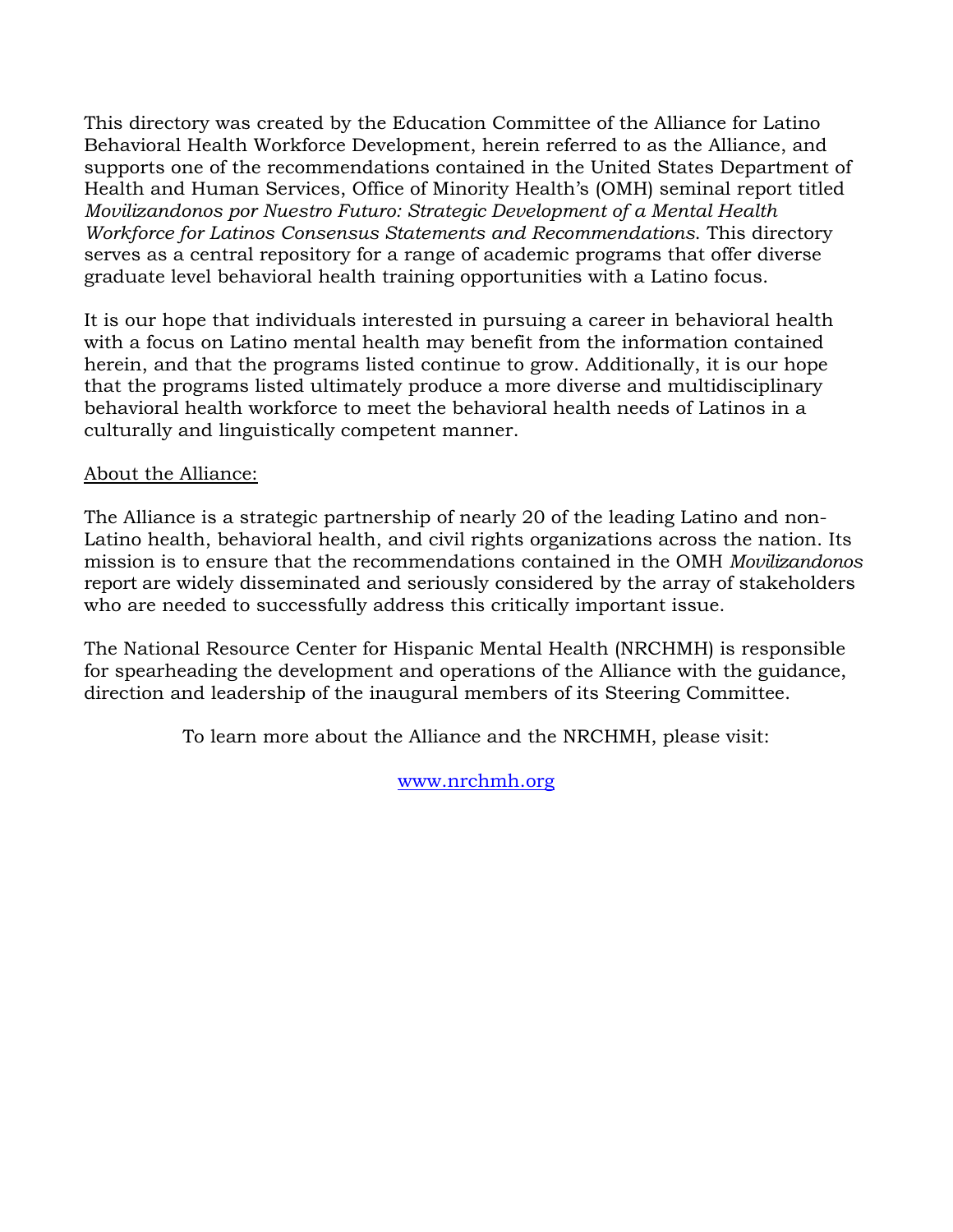# **TABLE OF CONTENTS**

| Academic Centers with a Latina/o Focus:                                                                                                |    |
|----------------------------------------------------------------------------------------------------------------------------------------|----|
| Pepperdine University Graduate School of Education and Psychology                                                                      |    |
| The Chicago School of Professional Psychology<br>Center for Latino/a Mental Health and                                                 |    |
| <b>Example 2 Doctoral Programs with a Latina/o Focus:</b>                                                                              |    |
| Carlos Albizu University                                                                                                               |    |
| Massachusetts School of Professional Psychology                                                                                        |    |
| Pacific University (Oregon) School of Professional Psychology                                                                          |    |
| Texas A&M University                                                                                                                   |    |
| University of Colorado Denver/School of Education and Human Development                                                                |    |
| University of Texas at Austin                                                                                                          |    |
| Master's Programs with a Latina/o Focus:                                                                                               |    |
| Antioch University-Santa Barbara<br>M.A. in Clinical Psychology (Latino Mental Health Concentration) 13                                |    |
| The California School of Professional Psychology                                                                                       | 13 |
| Montclair State University M.A. in Clinical Psychology<br>Optional Clinical Psychology for Spanish/English Bilinguals Concentration 14 |    |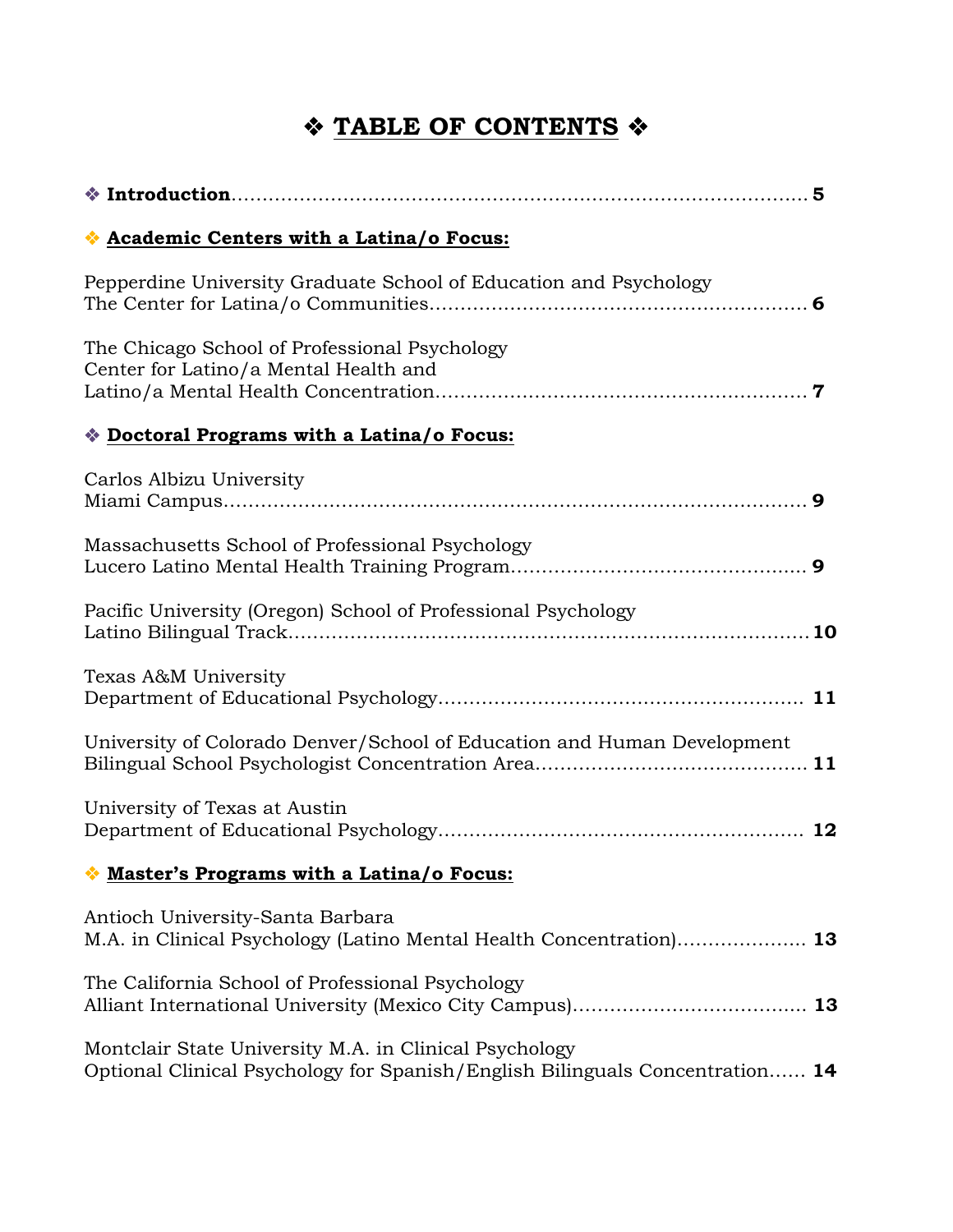| University of Texas – Pan American                                                                           |
|--------------------------------------------------------------------------------------------------------------|
| Certificate Programs:                                                                                        |
| The California School of Professional Psychology at<br>Alliant International University (Mexico City Campus) |
| University of Miami Department of Educational and Psychological Studies                                      |
| * Educational Exchange:                                                                                      |
| University of Wisconsin-Madison                                                                              |
| <b>Example 3 Practicum and Field Site Training:</b>                                                          |
| Arizona State University                                                                                     |
| Central Michigan University<br>Community-Academic Initiatives for Development (CommunityAID) 18              |
|                                                                                                              |
| * Psychology Classes in Spanish:                                                                             |
| Our Lady of the Lake University                                                                              |
| Research Training:                                                                                           |
|                                                                                                              |
| University of Southern California                                                                            |
| <b>Alliance Steering Committee Members:</b>                                                                  |
| .22                                                                                                          |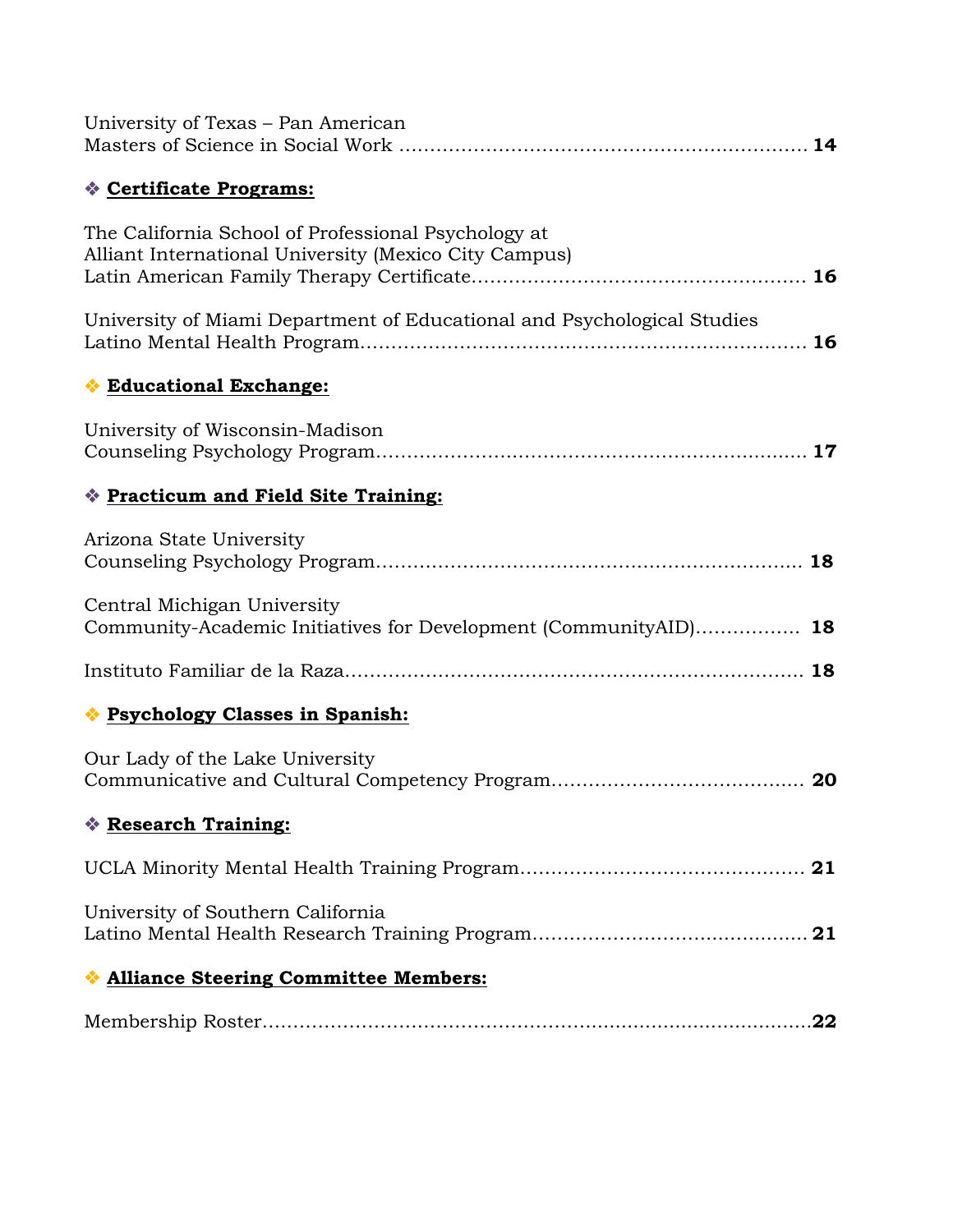#### **INCLUSION CRITERIA FOR THIS DIRECTORY:**

**\*Emphasis on training students in how to effectively work with the Latina/o community by providing in depth exposure to such opportunities as: -coursework (which may lead to a certificate or concentration) -practicum placements with appropriate supervision -research projects -immersion experiences \*The above mentioned opportunities should establish a solid knowledge base on issues relevant to the culturally and linguistically responsive delivery of behavioral health services to Latinas/os. \*Additionally, should prepare and equip the new workforce with the necessary skills in such areas as culturally competent assessments, interventions, treatment planning, consultation, and outreach. \*Focus on Latina/o behavioral health training must be clearly articulated on your program's website.** 

**In order to add a program to this directory, please contact Manuel Paris at manuel.paris@yale.edu**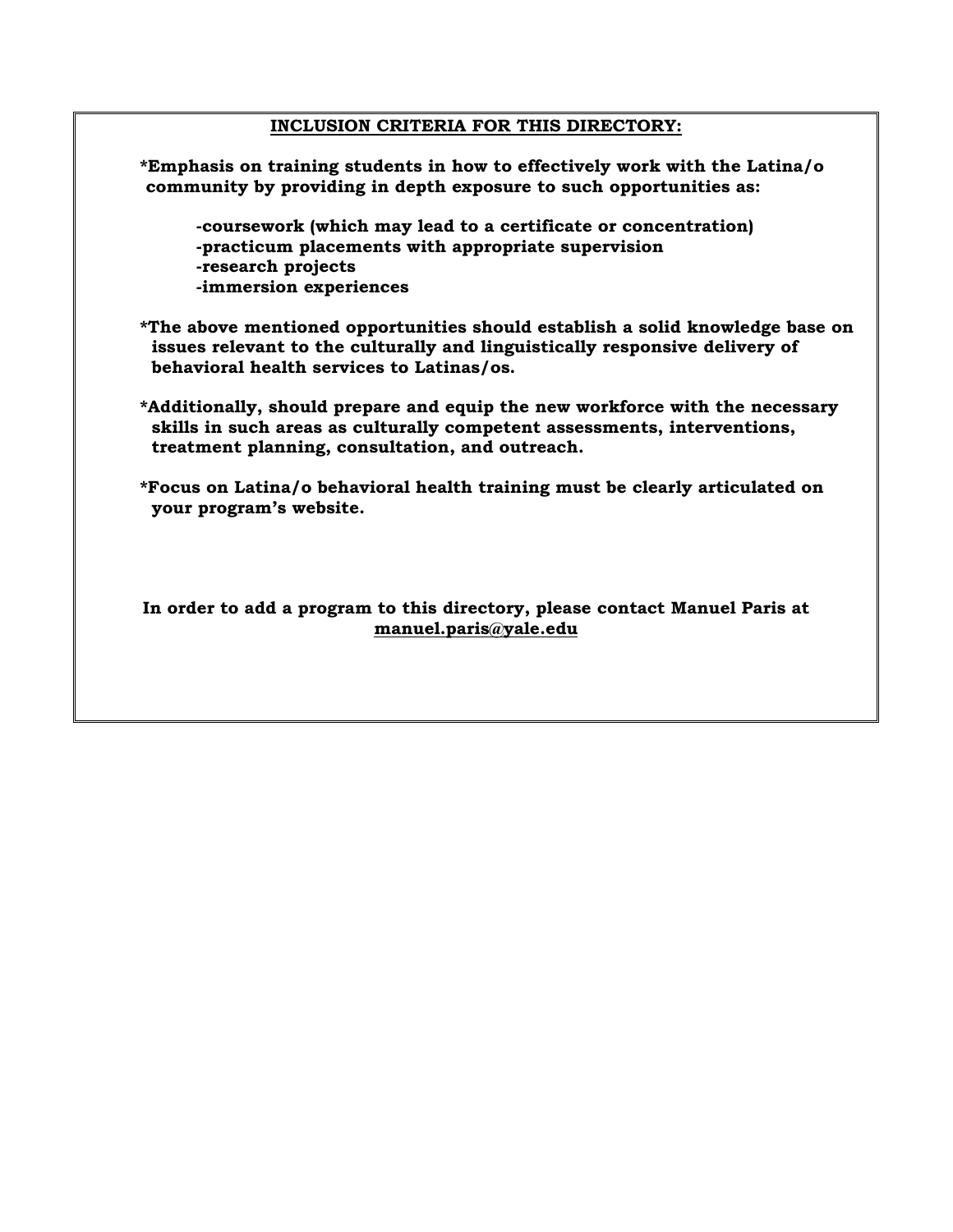#### **Introduction**

In July 2009, the United States Department of Health and Human Services (US DHHS) Office of Minority Health (OMH), and its grantee, the National Resource Center for Hispanic Mental Health (NRCHMH), convened the nation's first-ever roundtable discussion on developing a mental health workforce for Latinos, titled *Movilizandonos por Nuestro Futuro: Strategic Development of a Mental Health Workforce for Latinos*. The meeting was convened in order to create consensus statements and recommendations for eliminating disparities in the availability of, access to, and the provision of quality, and culturally and linguistically competent mental health services to Latinos by addressing the lack of an adequate bilingual and bicultural Latino behavioral health workforce, and the lack of Latino leadership at all levels of the behavioral health service system. The meeting resulted in the release of an OMH report containing five consensus statements and numerous recommendations as to how to create a more diverse, multidisciplinary bilingual, bicultural, and culturally and linguistically competent behavioral health workforce for Latinos. The full report may be obtained by visiting [www.minorityhealth.hhs.gov](http://www.minorityhealth.hhs.gov/) and clicking Mental Health under the Topics tab, or by visiting [www.nrchmh.org](http://www.nrchmh.org/) and clicking on Alliance for Latino Behavioral Health Workforce Development (the Alliance).

An immediate outcome of the roundtable discussion was the formation of a Steering Committee to ensure the successful implementation of the recommendations. The primary result from the first Steering Committee meeting was the formal creation of the Alliance. The Alliance consists of an Executive Council, a federal liaison from the US DHHS OMH, and five committees. This directory was created by the Alliance Education Committee and supports one of the recommendations contained in the *Movilizandonos Report*. It was specifically developed in order to assist individuals interested in pursuing graduate education in a behavioral health profession at a program that has a Latino mental health focus and/or concentration.

The Education Committee strives to create efforts to highlight the critical role of formal training programs in promoting the development of a qualified bilingual and bicultural workforce. Additionally, it aims to collaborate with public and private institutions to create pathways for developing a culturally and linguistically competent workforce to address the behavioral health needs in the Latino community.

The Alliance thanks you for your interest in Latino mental health and encourages you to join us in our efforts to ensure a more diverse and multidisciplinary behavioral health workforce to meet the behavioral health needs of Latinos in a culturally and linguistically competent manner. To learn more, please visit us at [www.nrchmh.org](http://www.nrchmh.org/)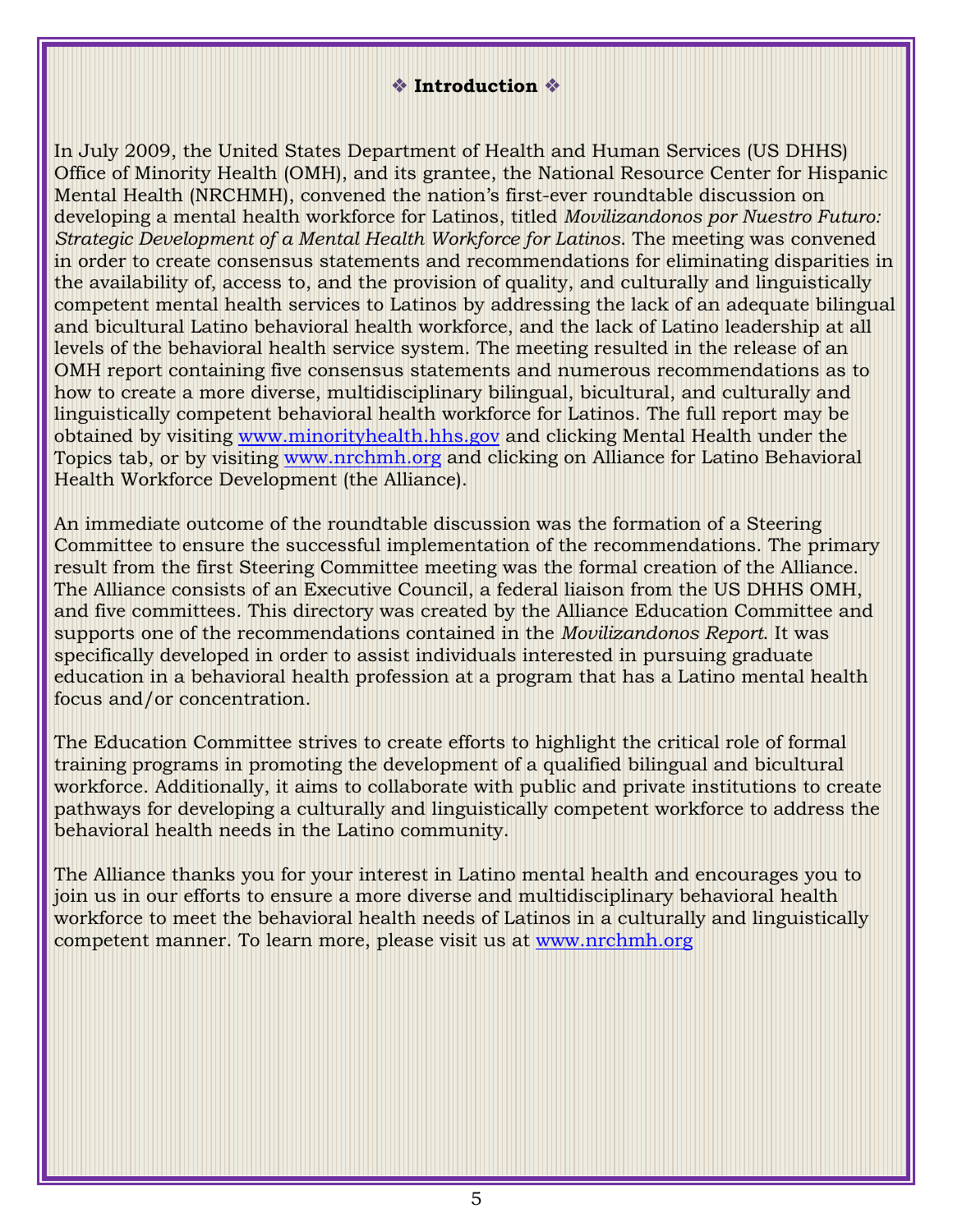# **ACADEMIC CENTERS WITH A LATINA/O FOCUS**  $\diamond$

#### **Pepperdine University Graduate School of Education and Psychology The Center for Latina/o Communities (projected start date: Fall 2013)**

Description: *Aliento* is dedicated to addressing the individual and communal mental health needs of Latina/o communities. *Aliento,* the Spanish word signifying "breath," conveys the essence of the center. The Center's overall purpose is to "give life to," and "help people breathe better." The Center is founded upon the principles of Gustavo Gutiérrez's Liberation Theology and Ignacio Martin-Baro's Liberation Psychology. The Mission of the Center is to educate, advocate and empower Latinas/os and those professionals who work with diverse Latina/o communities. The Center seeks to remediate discrepancies in addressing the needs of the underserved and unserved in society through its manifestation of liberatory ideologies.

The Center is dedicated to training future mental health professionals and conducting outreach to the Latina/o communities through implementing qualitative and community-based participatory research methodologies. The Graduate School of Education and Psychology at Pepperdine University is committed to serving the underserved and unserved; both in our community and in our recruitment and retention of students who are committed to answering the call to a life of service to others. *Aliento* consists of three interrelated components that support students' preparation for clinical and community work.

The first component is our **Master's Degree in Marriage and Family Therapy with an emphasis in Latina/o Mental Health**. The focus of this program is to train students to develop the linguistic and cultural responsive skills needed to better assist the Latina/o community. The second component consists of **Community Outreach and Education.** This component is designed to develop collaborative relations with identified key stakeholders who are invested in serving Latina/o communities. Our students are primarily responsible for conducting these outreach efforts and will work with local communities and other entities to provide preventative educational programs in the community. Programs on parenting skills, relationships, and stress management are among the topics addressed. Finally, the **Research Institute** is committed to conducting high quality research through a Community-Based Participatory Research framework to further address the barriers in mental health care that Latinas/os face, as well as, continue to find culturally responsive solutions to care and outreach.

Contact info: Dr. Miguel E. Gallardo at 949-223-2524 or at [Miguel.Gallardo@pepperdine.edu](mailto:Miguel.Gallardo@pepperdine.edu)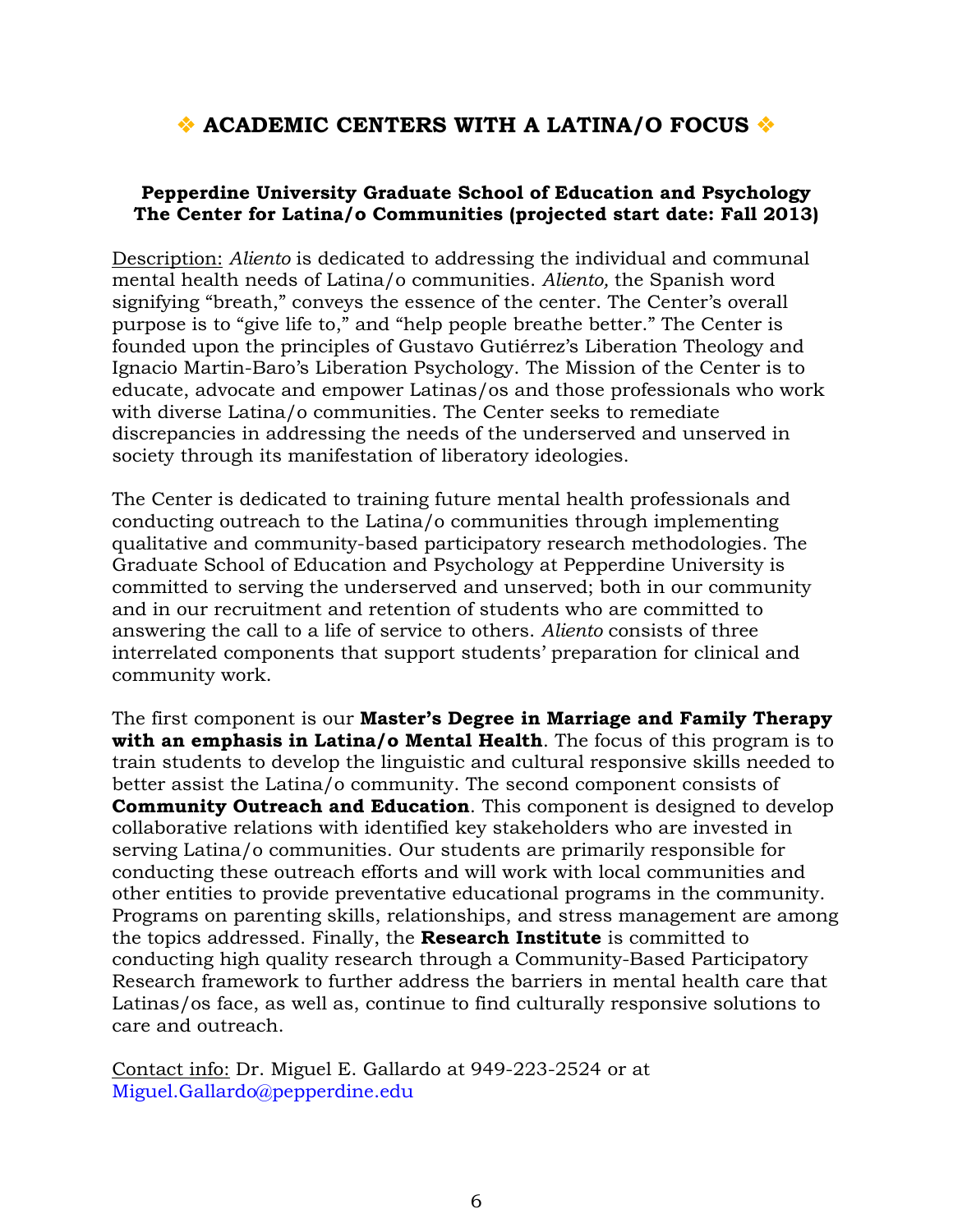#### **The Chicago School of Professional Psychology Center for Latino/a Mental Health and Latino/a Mental Health Concentration**

#### M.A. Counseling Psychology, Latino/a Mental Health Concentration:

This concentration is aimed at individuals who aspire to complete a master's degree and work as licensed mental health professionals. In addition to a strong preparation in the essential diagnostic, therapeutic, and consultative skills necessary to treat a variety of emotional, intellectual, and psychological conditions in the general population, this concentration provides specific emphasis on the assessment and treatment of Latino clients. The concentration is embedded into 60 credits of an M.A. degree course work that can be completed in two years (six semesters). Our M.A. program prepares graduates to sit for professional counselor licensure (LPC and LCPC) in Illinois and other states.

Certificate in Latino/a Mental Health: The program consists of six graduate level courses (three core and three electives) that can be completed in one year. Participants will earn sixteen graduate-level credits and a certificate of completion. The certificate program will be offered to a national audience across our Chicago, Southern California and D.C. campuses.

Students will develop mastery to:

- Establish effective relationships with Latino/a clients through skilled interviewing and consideration of cultural differences.
- Identify manifestations, symptoms, and patterns of abnormal behavior in the Latino/a population.
- Assess the cultural factors that influence Latinos/as' mental health and the most culturally appropriate approaches for addressing Latinos/as mental health challenges.
- Discuss appropriate management of and interventions with mentally ill individuals in the Latino/a population.

Latino/a Mental Health Providers Network: The Latino/a Mental Health Providers Network (LMHPN) is the result of The Chicago School's commitment to diversity and multicultural psychology and the generous support from The Chicago Community Trust. The initiative was developed as a response to the pressing need for more mental health professionals who are appropriately trained in the assessment and treatment of Latino/a clients.

The LMHPN meets bimonthly and provides continuing education credits to its members on related Latino/a mental health topics. The meetings aim to provide the space for providers to learn about other services available in the city, strengthen their referral sources, connect with other providers, and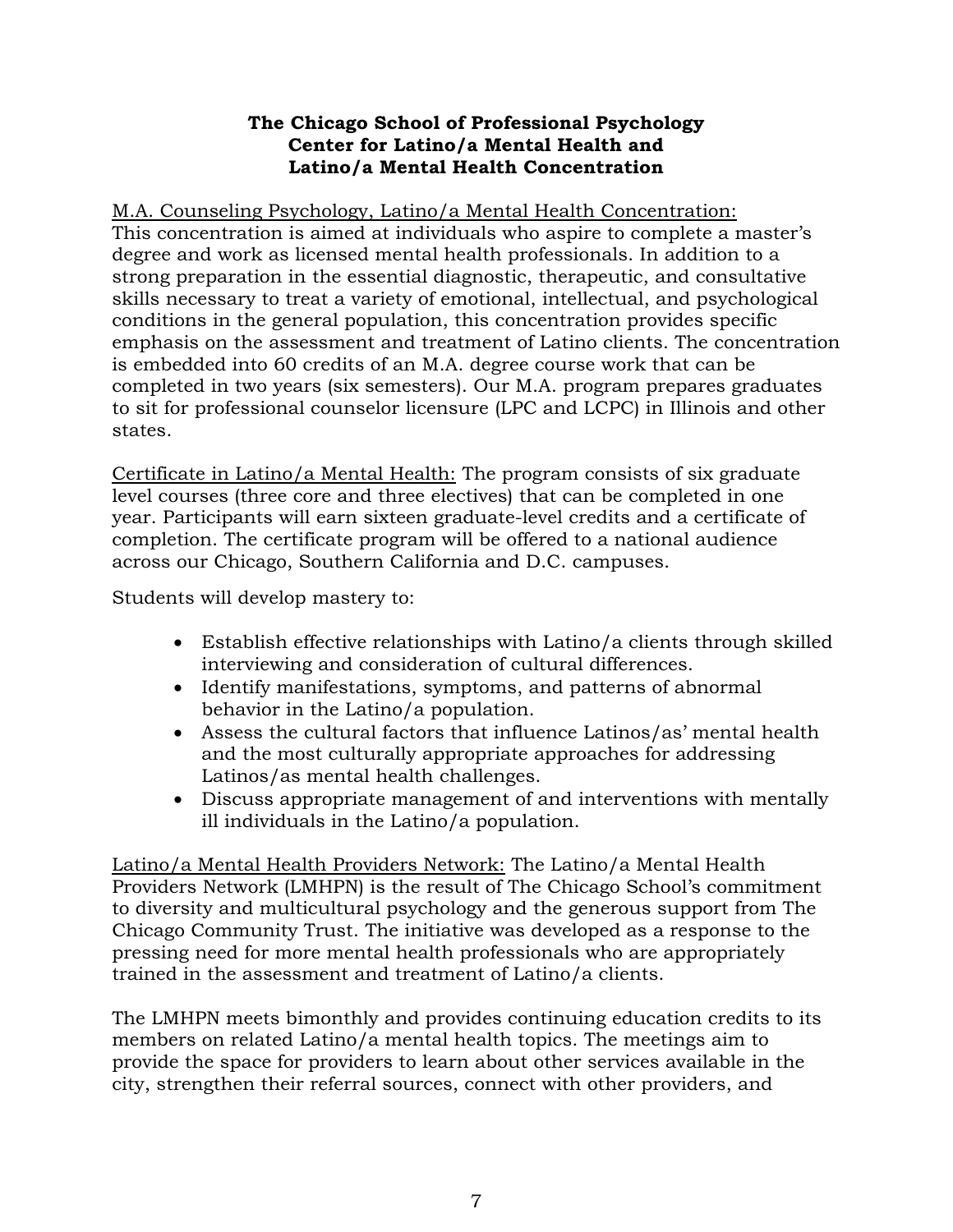engage in deeper discussions about how to improve mental health delivery for Latinos/as across the city.

Goals:

- Increase the number of culturally competent providers and the cultural competency of existing providers.
- Promote communication and collaboration between agencies.
- Increase the amount of Latinas/os who receive mental health services and reduce the time it takes to receive them.
- Decrease the stigma attached to mental health services in the Latina/o community.
- Promote existing resources in the community and reinforce the referral network among members.
- Increase the amount of Latinas/os who report having completed treatment and having received effective, culturally competent services.

Website: <http://tcscenters.org/> and<http://lmhpn.tcscenters.org/>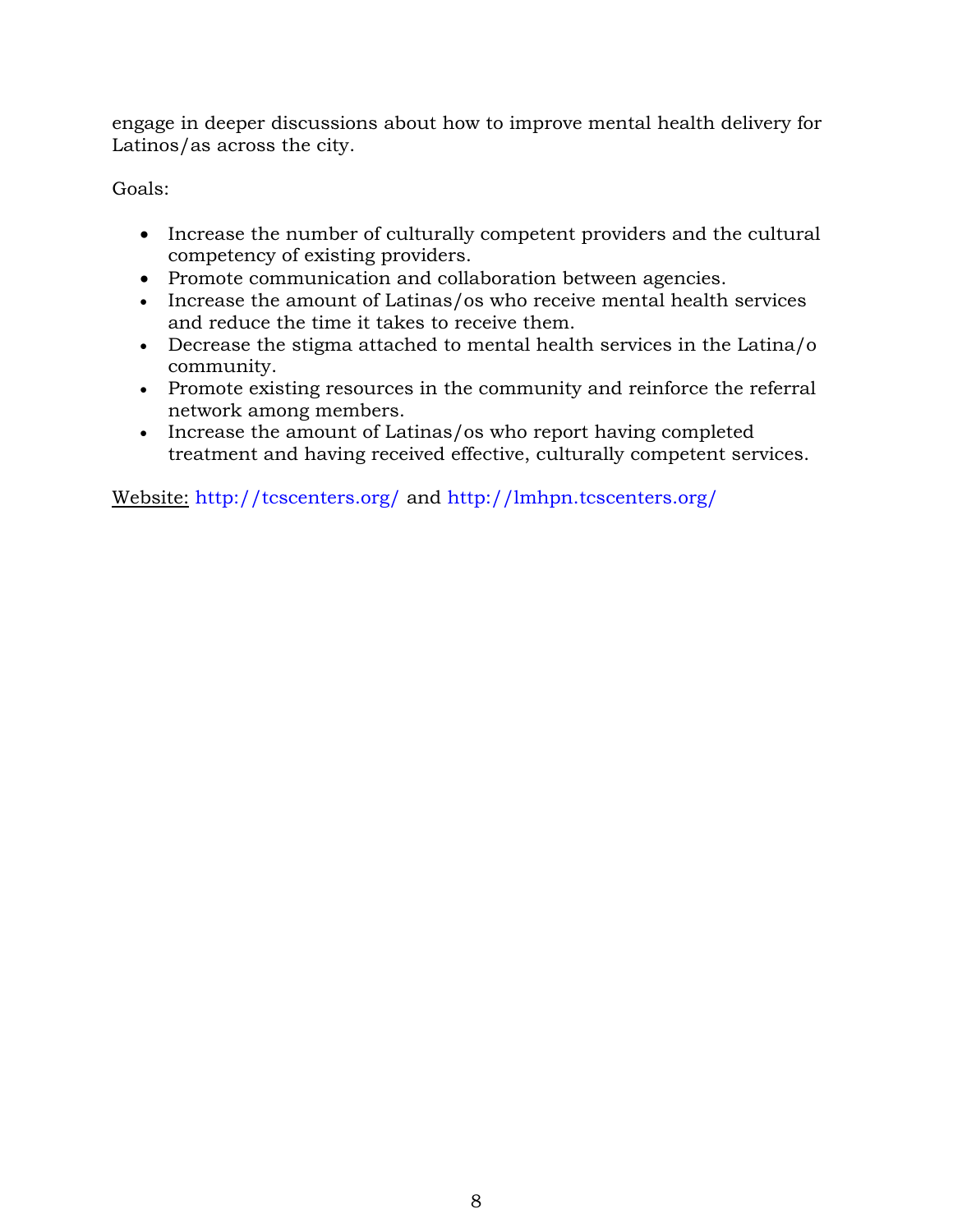# **DOCTORAL PROGRAMS WITH A LATINA/O FOCUS**

#### **Carlos Albizu University/Miami Campus**

Description: The mission of the Psy.D. program in Clinical Psychology at the Carlos Albizu University, Miami Campus is to train culturally competent clinical psychologists at the doctoral level of professional competence with special emphasis on the training of minorities, particularly Hispanics. The philosophy of training for the Psy.D. Program is based upon the value that the needs of a multicultural society are best served by a psychology profession that is both culturally competent and inclusive. In accordance with this value, the Program seeks to provide students with a rich exposure to culturally and individually diverse populations through its academic training and applied experiences. It also seeks to train students that have been underrepresented in the field. The Psy.D. Program follows the practitioner-scholar model. It is designed to prepare students as clinical psychologists to provide comprehensive psychotherapeutic and psychodiagnostic services, to assume administrative and supervisory positions in mental health programs, and to provide professional psychological consultation. The Program trains students in the theories and concepts of cultural and individual diversity and in their application to the practice of professional psychology. It also trains students to be consumers of research and base their work on the foundation of scientific evidence and scholarly works.

#### Website:

[http://www.mia.albizu.edu/web/academic\\_programs/psychology/doctor\\_of\\_ps](http://www.mia.albizu.edu/web/academic_programs/psychology/doctor_of_psychology_in_clinical_psychology.asp) [ychology\\_in\\_clinical\\_psychology.asp](http://www.mia.albizu.edu/web/academic_programs/psychology/doctor_of_psychology_in_clinical_psychology.asp)

#### **Massachusetts School of Professional Psychology Lucero Latino Mental Health Training Program**

Description: Doctoral psychology students in the Latino Mental Health Training Program will complete the MSPP core curriculum for doctoral training in clinical psychology. In addition, they will demonstrate, or master, Spanish fluency and Latino cultural knowledge to work as competent clinicians with this diverse population. Specialty training will emphasize an awareness of the social similarities and differences among Latino groups, and an understanding of the social context of Latinos in modern American society. Graduates of the program will acquire greater sensitivity, not just to the role of culture, but also, of economics and other social factors in the developmental, emotional, relational and behavioral aspects pertinent to the mental health of Latinos.

For students of Hispanic descent, the program will foster self-awareness of the influence of their own cultural beliefs and values in their clinical work with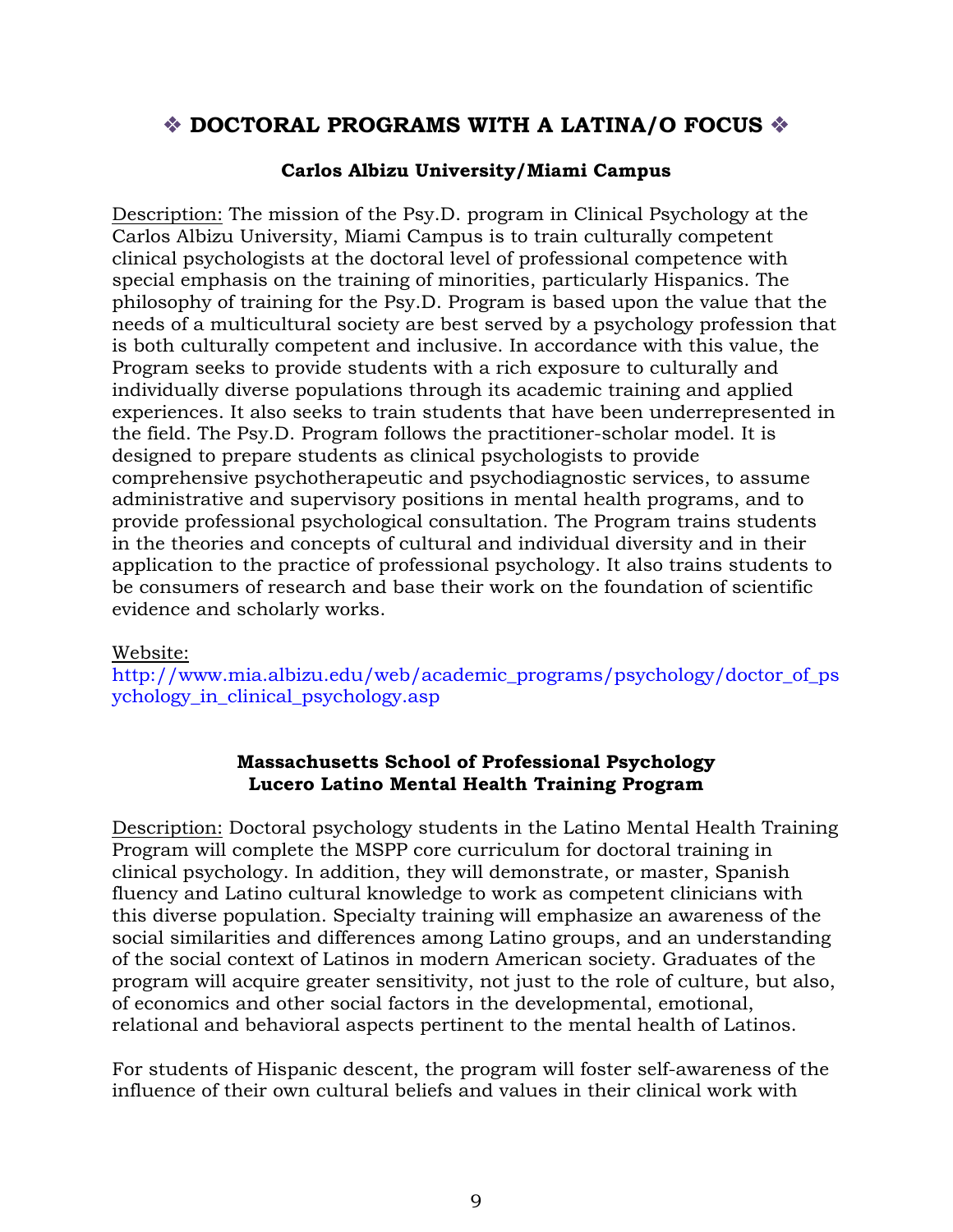Latino patients/clients. It will also offer those with limited Spanish fluency an opportunity to enhance their linguistic competence.

Students indicate an interest in the Latino Mental Health Training Program on admission or during Year 1 and formally enter the program during the summer following that year.

Program Highlights:

- Intensive Spanish language training in a Spanish-speaking country during two consecutive summers, each involving a six-week fullimmersion experience. Read our student blog to learn about our summer Spanish immersion program in Costa Rica and Ecuador.
- Opportunity for Latino students to expand their cultural training in a Spanish-speaking country different from their own cultural heritage.
- Extensive clinical training in field placements serving Latino patients to enhance the students' sensitivity to the specific mental health needs of Latinos.
- Clinical Seminar conducted in Spanish to increase fluency and introduce the metaphors and language of psychotherapy with Spanish-speakers.
- A core course: "Latino Mental Health in the U.S. Social Context," and several advanced electives.
- Elective Conversational Spanish groups & cultural events.
- Multi-program participation across Doctoral & Masters programs of Study.

Website: <http://www.mspp.edu/academics/degree-programs/psyd/latino.asp>

#### **Pacific University (Oregon) School of Professional Psychology – Latino Bilingual Track**

Description: The Latino Bilingual Track within the School of Professional Psychology combines academic and clinical training experiences intended to prepare students to work with Latinos of origin and Spanish speaking populations. The Track provides students with a way to cluster their training through a defined curriculum of academic classes, research and clinical practice that solidify core knowledge in the cross cultural assessment, diagnosis, and treatment, of individuals, child/adolescents, families and couples of Latinos of origin and Spanish speaking populations. The Track also seeks to support student development of other interests within the field of Latino Psychology. It is the program's goal to train outstanding practitionerscholars who can deliver and/or develop cutting-edge empirically-driven and validated treatments for this unique population.

Website: <http://www.pacificu.edu/spp/clinical/LatinoBilingualTrack.cfm>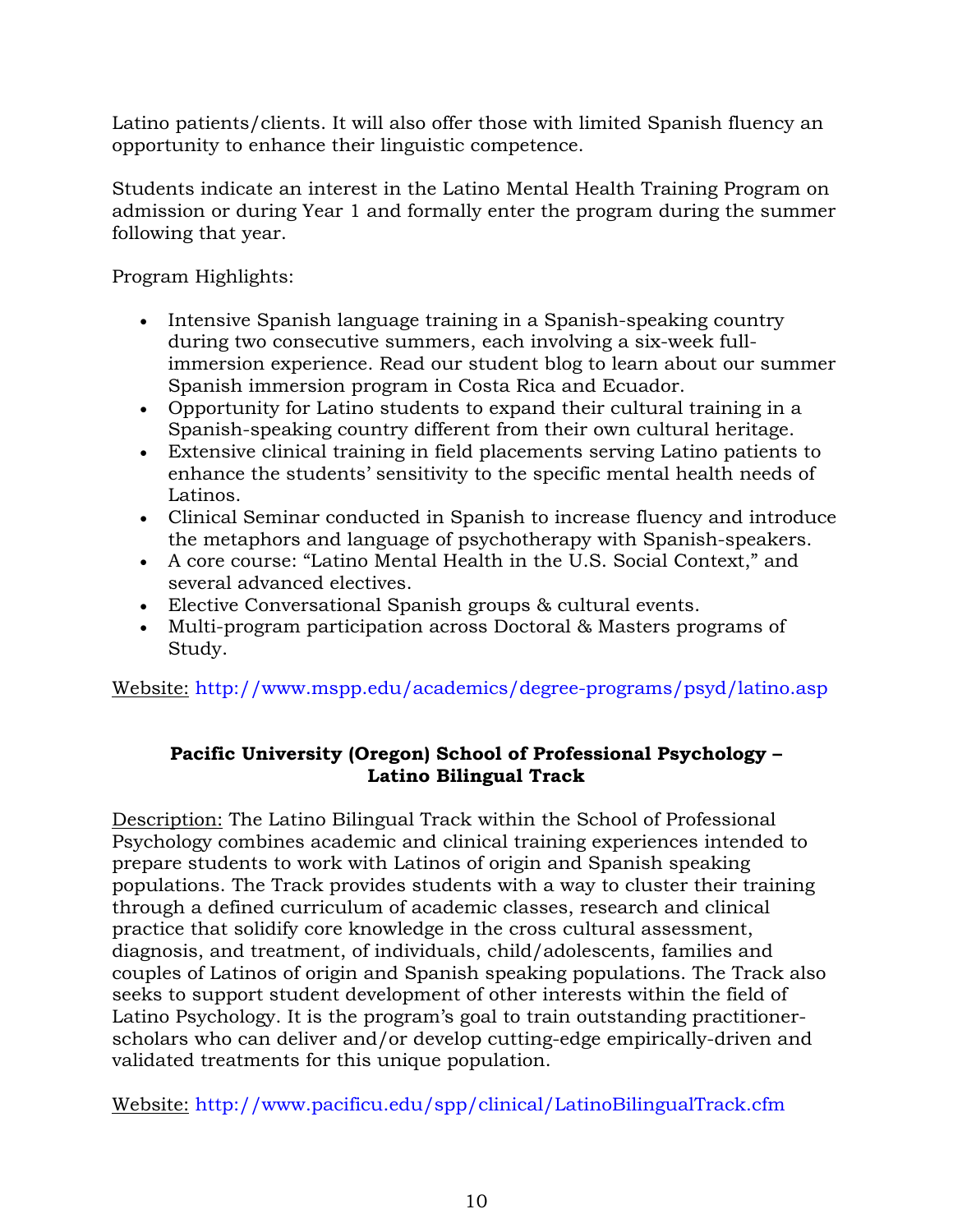#### **Texas A&M University – Department of Educational Psychology**

Description: The doctoral Counseling Psychology program prepares scientistpractitioners within a cultural framework. Graduates are expected to effectively use critical thinking skills and empirical methods to design, conduct and evaluate psychological research and practice at all levels of professional activity. The program aspires to matriculate culturally-sensitive colleagues who can advance theoretically-based, empirically-driven services that enhance the health and well-being of individuals and communities. As such, it offers a Latina/o focus in research and practicum training, and has professors that are expert in Latino Psychology and Mental Health.

Website: <http://cpsy.tamu.edu/>

#### **University of Colorado Denver School of Education and Human Development**

Description: The Bilingual School Psychologist concentration area provides school psychology students with the knowledge and skills to effectively serve culturally and linguistically diverse English language learners in the school setting. Furthermore, the concentration area consists of language proficiency assessments to ensure that school psychologists are adequately proficient in another language to provide psychoeducational services. Although the demographics in the United States are becoming increasingly diverse, there is a well-documented shortage of bilingual school personnel that can effectively evaluate and work with English language learners. School psychologists need to be aware of the various cultural, language, and systemic factors that uniquely influence ELL performance in the school-setting and be prepared to work with this growing population. At the completion of the concentration area, students will be able to:

- Evaluate and identify flexible, appropriate psychoeducational evaluation strategies to identify strengths and areas of need within diverse populations.
- Collaborate with school professionals and families on best practice when assessing and intervening with diverse students.
- Have knowledge in appropriate psychotherapeutic, psychoeducational, and academic interventions appropriate for diverse populations and be able to evaluate current methods for appropriateness and effectiveness.
- Have adequate language abilities to conduct meetings, write psychoeducational report summaries in a language other than English, and conduct academic and psychological assessment and intervention effectively in their second language.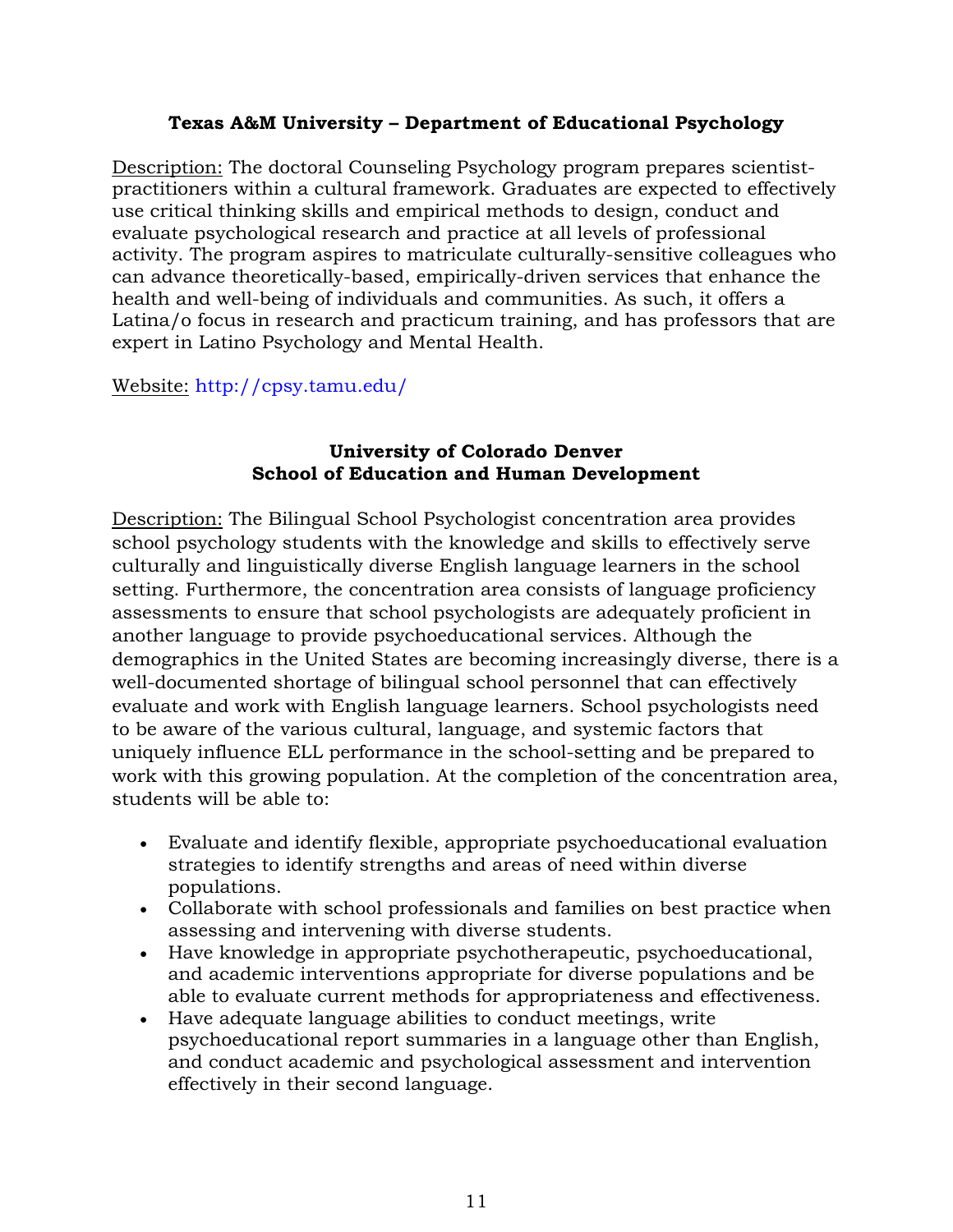#### Website:

[http://www.ucdenver.edu/academics/colleges/SchoolOfEducation/Academics](http://www.ucdenver.edu/academics/colleges/SchoolOfEducation/Academics/EdS/Pages/BilingualSchoolPsychologistConcentrationArea.aspx) [/EdS/Pages/BilingualSchoolPsychologistConcentrationArea.aspx](http://www.ucdenver.edu/academics/colleges/SchoolOfEducation/Academics/EdS/Pages/BilingualSchoolPsychologistConcentrationArea.aspx)

Cuernavaca Mexico Study Abroad: This two week study abroad program taught by Dr. Bryn Harris will take School Psychology students to Cuernavaca, Mexico. It will consist of Spanish language instruction, various fieldwork opportunities, educational readings and seminars, excursions within Mexico, and a home-stay with Mexican families. This program is organized through a language-immersion program called Encuentros in Cuernavaca, Mexico. Encuentros specializes in providing tailored programs to people in the education and mental health fields. They have many connections within the community and are highly invested in teaching participants about the Mexican culture. The program also consists of Spanish language classes conducted by licensed teachers at an Encuentros program site. In addition, participants will stay with a host-family in either a single or double occupancy arrangement. The organization of these home stays is done extremely carefully and consists of multiple family interviews, home visits, and student evaluations of home stays. Participants are provided meals with their home stay.

#### Website:

[http://www.ucdenver.edu/academics/colleges/SchoolOfEducation/Academics](http://www.ucdenver.edu/academics/colleges/SchoolOfEducation/Academics/EdS/Pages/EdSinSchoolPsychology.aspx) [/EdS/Pages/EdSinSchoolPsychology.aspx](http://www.ucdenver.edu/academics/colleges/SchoolOfEducation/Academics/EdS/Pages/EdSinSchoolPsychology.aspx)

#### **University of Texas at Austin – Department of Educational Psychology**

Description: The first Graduate Psychology Education Program grant to be awarded to a [Department of Educational Psychology](http://www.edb.utexas.edu/education/departments/edp/) has been given to the University of Texas at Austin for the training of doctoral psychology students in integrated health care. The \$369,000 grant, awarded by the U.S. Health Resources and Services Administration, was created to address the severe shortage of bilingual and ethnic minority child psychologists, including school psychologists, who can provide mental health services within integrated community health care settings. The training program will prepare graduate students in evidence-based, family-centered and culturally sensitive psychological services in an integrated health care setting. The major goal is to improve the training of Spanish-language speaking and ethnic minority future providers in order to better address the needs of underserved children and families in Central Texas. Three doctoral students in the University of Texas at Austin's Department of Educational Psychology will enter the Graduate Psychology Education program in 2010, with nine to receive stipends and go through the two-year training program over the next two years.

Website: <http://www.edb.utexas.edu/education/departments/edp/>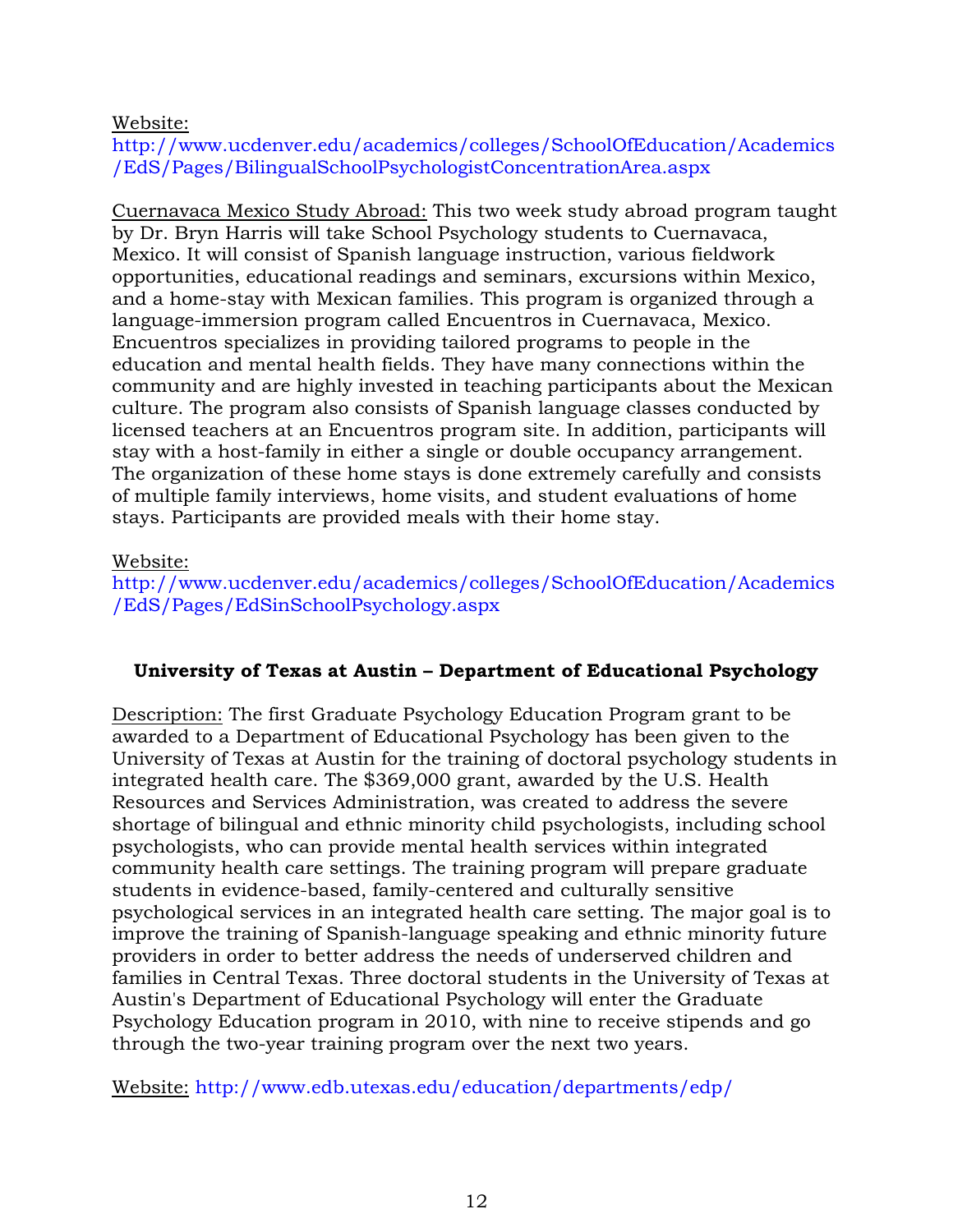### **MASTER'S PROGRAMS WITH A LATINA/O FOCUS**  $\diamond$

#### **Antioch University-Santa Barbara M.A. in Clinical Psychology (Latino Mental Health Concentration)**

Description: Antioch has designed a concentration specifically for students who are bilingual and bicultural that provides specialized training in working with Latino individuals and their families. Students take all of the courses required for licensure as a Marriage and Family Therapist including several courses focused specifically on Latino clients.

Website:

[http://www.antiochsb.edu/courses-and-programs/m-a-in-clinical](http://www.antiochsb.edu/courses-and-programs/m-a-in-clinical-psychology/latino-mental-health)[psychology/latino-mental-health](http://www.antiochsb.edu/courses-and-programs/m-a-in-clinical-psychology/latino-mental-health)

#### **The California School of Professional Psychology at Alliant International University (Mexico City Campus)**

Counseling Psychology Masters Program: The master's in Counseling Psychology (MACO) program in Mexico City prepares internationally competent clinicians to provide counseling for individuals, children, couples, and families. The program integrates Western and Latin American originating clinical theories and educational modalities. The primary aim of the program is to train students to be competent clinicians prepared to work in an increasing globalized and interconnected world. Students are expected to gain competencies in assessing and treating a broad spectrum of individual and relationship problems, including issues such as substance abuse, couple conflict, sexual dysfunction, anger, depression, and parenting. In addition, students will develop an awareness of indigenous psychologies and various applications of these approaches in clinical practice. Training assists students in understanding and addressing contextual factors such as oppression, injustice, poverty, and other social realities that impact the lives of clients. Students who successfully complete this program will also automatically earn a Certificate in Latin American Family Therapy.

The standard curriculum is two years. Students must complete a minimum of 63 units in order to prepare for licensure under the California Marriage and Family Therapy License. Students may elect to take an additional 6 units if they wish to also qualify for licensure as a professional counselor. Students have the option of licensing in the U.S. as either a Marriage and Family Therapist (MFT) or a Licensed Professional Clinical Counselor (LPCC).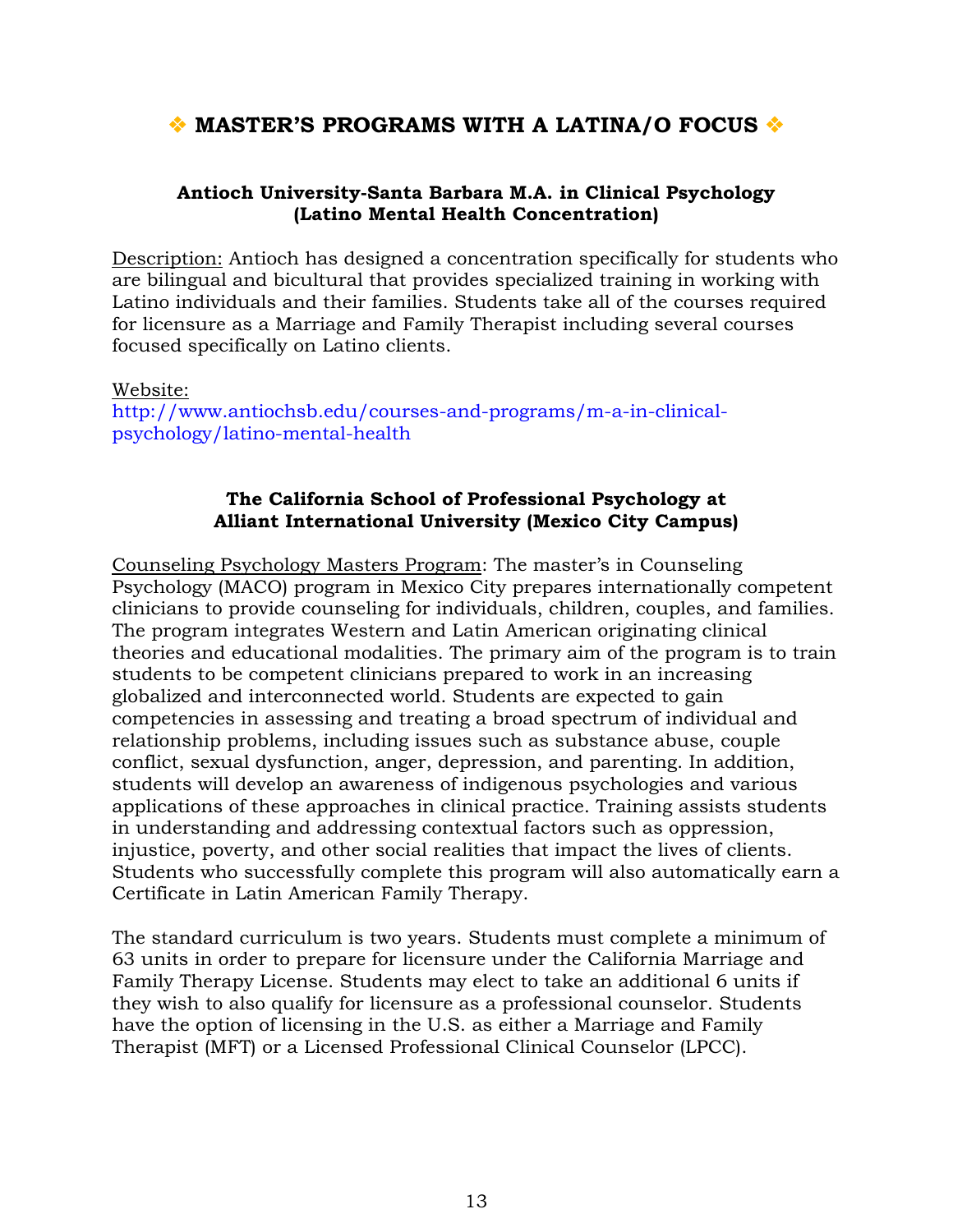Website: [http://www.alliant.edu/cspp/programs-degrees/clinical-counseling/couns](http://www.alliant.edu/cspp/programs-degrees/clinical-counseling/couns-psych-mexico.php)[psych-mexico.php](http://www.alliant.edu/cspp/programs-degrees/clinical-counseling/couns-psych-mexico.php)

Spanish Language and Cultural Immersion Program: The CSPP Spanish Language and Cultural Immersion Program adopts Margaret Mead's view that we should "never doubt that a small group of thoughtful committed citizens can change the world. Indeed, it is the only thing that ever has." As part of this effort, CSPP offers a five-week summer immersion program each year at the Alliant Mexico City campus.

Since this program goes to different locations and has other changes each year, please contact Dr. Jason Platt at [jplatt@alliant.edu](mailto:jplatt@alliant.edu) for more information.

Website: [http://www.alliant.edu/cspp/programs-degrees/spanish-language](http://www.alliant.edu/cspp/programs-degrees/spanish-language-cultural/mexico-immersion-program.php)[cultural/mexico-immersion-program.php](http://www.alliant.edu/cspp/programs-degrees/spanish-language-cultural/mexico-immersion-program.php)

#### **Montclair State University M.A. in Clinical Psychology - Optional Clinical Psychology for Spanish/English Bilinguals Concentration**

Description: The Concentration in Clinical Psychology for Spanish/English Bilinguals prepares graduates to work with a bilingual or Spanish-speaking only population in clinical settings such as hospitals and community mental health centers. Students receive both theoretical training and applied clinical experience as part of the requirements for this Concentration. MA level clinicians are able to do, under supervision and in exempt settings such as hospitals and community mental health centers, virtually anything doctoral level clinicians can do: individual and group psychotherapy, program administrators, psychological testing, etc. However, they cannot do private practice, even under supervision with this degree.

Website: <http://chss.montclair.edu/psychology/grad/maed.html>

#### **University of Texas – Pan American Masters of Science in Social Work**

Description: The concentration in family practice with Latino individuals, groups, and families is centered around six objectives, including: 1) demonstrate advanced family focused intervention knowledge and skills appropriate for Latino individuals and families; 2) use communication skills appropriately with clients, colleagues, and community members; 3) use clinical supervision and consultation to enhance clinical practice skills for work with Latinos; 4) identify and prepare action plans for addressing ethical issues and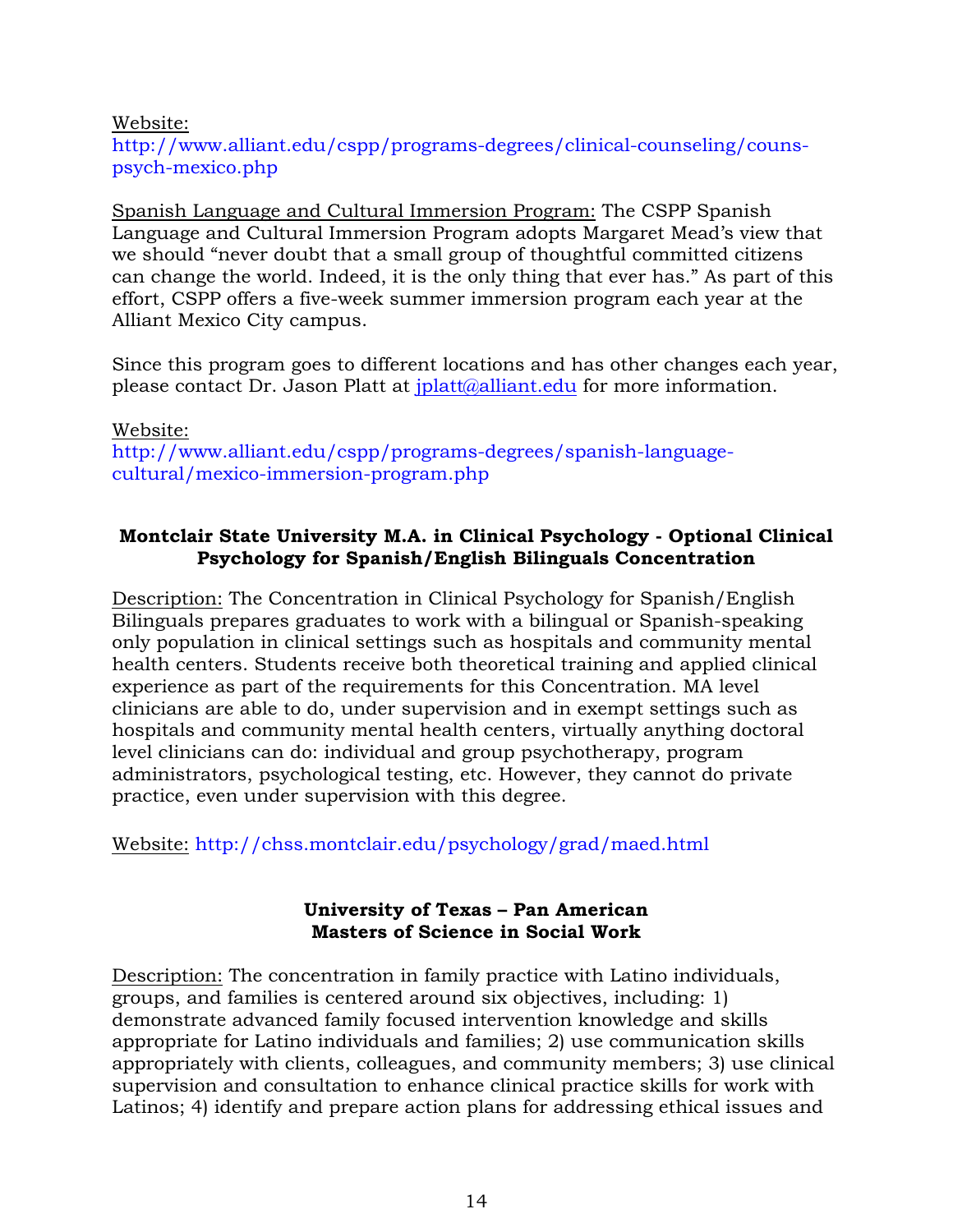dilemmas associated with the delivery of clinical services and programs to Latinos; 5) apply theoretical concepts and research findings to family focused practice with Latino individuals and families; and 6) practice without discrimination and with respect, knowledge, and skills related to clients' age, class, color, culture, disability, ethnicity, family structure, gender, marital status, national origin, race, religion, sex, and sexual orientation.

Website: [http://portal.utpa.edu/utpa\\_main/daa\\_home/hshs\\_home/sw\\_home](http://portal.utpa.edu/utpa_main/daa_home/hshs_home/sw_home)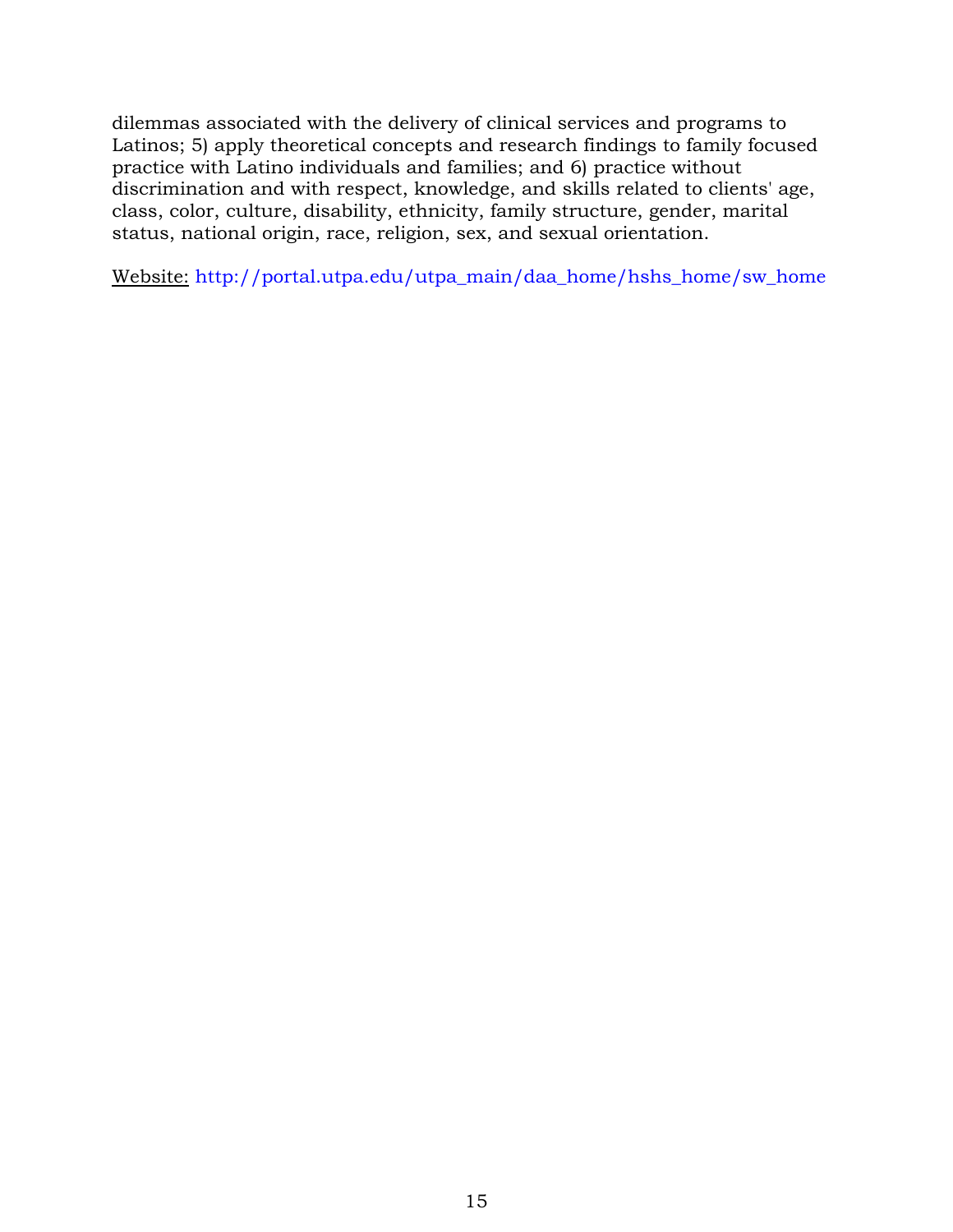# **CERTIFICATE PROGRAMS**

#### **The California School of Professional Psychology at Alliant International University (Mexico City Campus) Latin American Family Therapy Certificate**

Description: The Certificate in Latin American Family Therapy is designed to address the growing need for clinicians to develop competencies in working with Latin American populations. The program will focus on assisting clinicians to develop general multicultural and international competencies, increase their understanding of the historical and cultural influences impacting Latin American clients, and the ability to identify best practice procedures for assessing and addressing issues in Latin American mental health. A central component to this program is participation in the five-week CSPP Spanish Language and Cultural Immersion Program. This program takes place each summer at Alliant International University's Mexico City campus. Students enrolled in clinical programs at CSPP, students enrolled in graduate programs at other universities, and working mental health professionals are eligible to apply to this program.

#### Website:

[http://www.alliant.edu/cspp/programs-degrees/graduate-certificate/latin](http://www.alliant.edu/cspp/programs-degrees/graduate-certificate/latin-amer-fam-therapy.php)[amer-fam-therapy.php](http://www.alliant.edu/cspp/programs-degrees/graduate-certificate/latin-amer-fam-therapy.php)

#### **University of Miami Department of Educational and Psychological Studies Latino Mental Health Program**

Description: The Latino Mental Health Program is a 12-credit certificate graduate program in Latino mental health for individuals who work with Latino populations. The overall goals of this program are to acquire the most up-todate information about Latino mental health and to develop clinical skills in conducting assessment, therapy, and counseling with Latino clients. Students will learn about cultural, social, and historical roots of Latino psychology, clinical conceptualization of Latino mental health issues and clinical presentations from a culturally sensitive approach; critical approaches to psychological assessment of Latino clients; up to date information about empirically validated interventions for mental disorders; and Spanish language skills pertaining to clinical work. Students will benefit from faculty with expertise in Latino mental health, opportunities for case discussion, a diverse student body and faculty, and classes mostly taught in Spanish.

#### Website:

[http://www.education.miami.edu/program/programs.asp?Program\\_ID=141](http://www.education.miami.edu/program/programs.asp?Program_ID=141)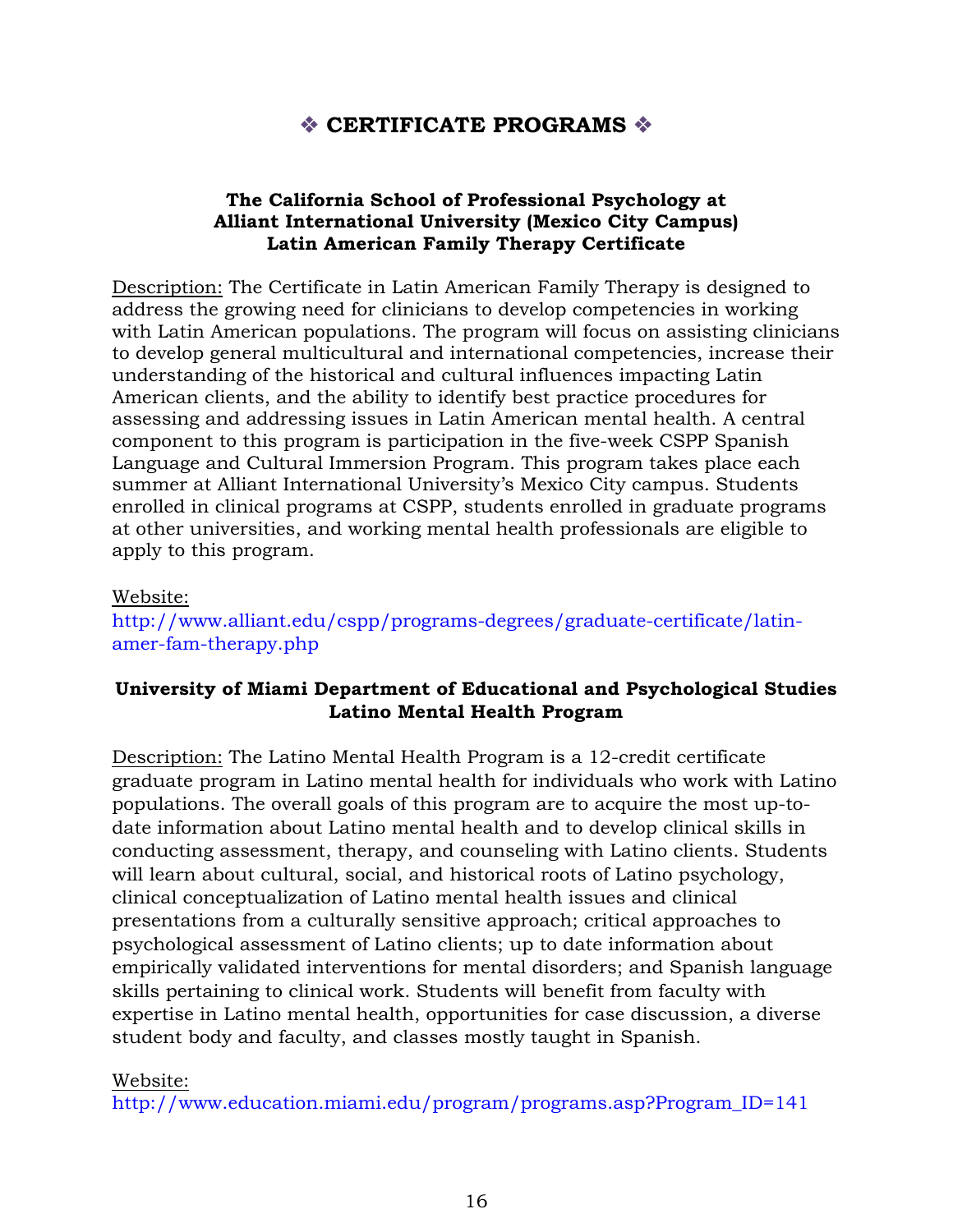# **EDUCATIONAL EXCHANGE**

#### **University of Wisconsin-Madison Counseling Psychology Program**

Description: The University of Wisconsin–Madison's counseling psychology program has an exchange agreement with Universidad Francisco Marroquin (UFM) in Guatemala City this year. Through the program, doctoral students work with families, adults and children for a practicum experience at the university's community mental health clinic, and UFM exchange students will take doctoral-level courses in counseling psychology at the Madison campus.

#### Website:

[http://www.studyabroad.wisc.edu/programs/program.asp?program\\_id=264](http://www.studyabroad.wisc.edu/programs/program.asp?program_id=264)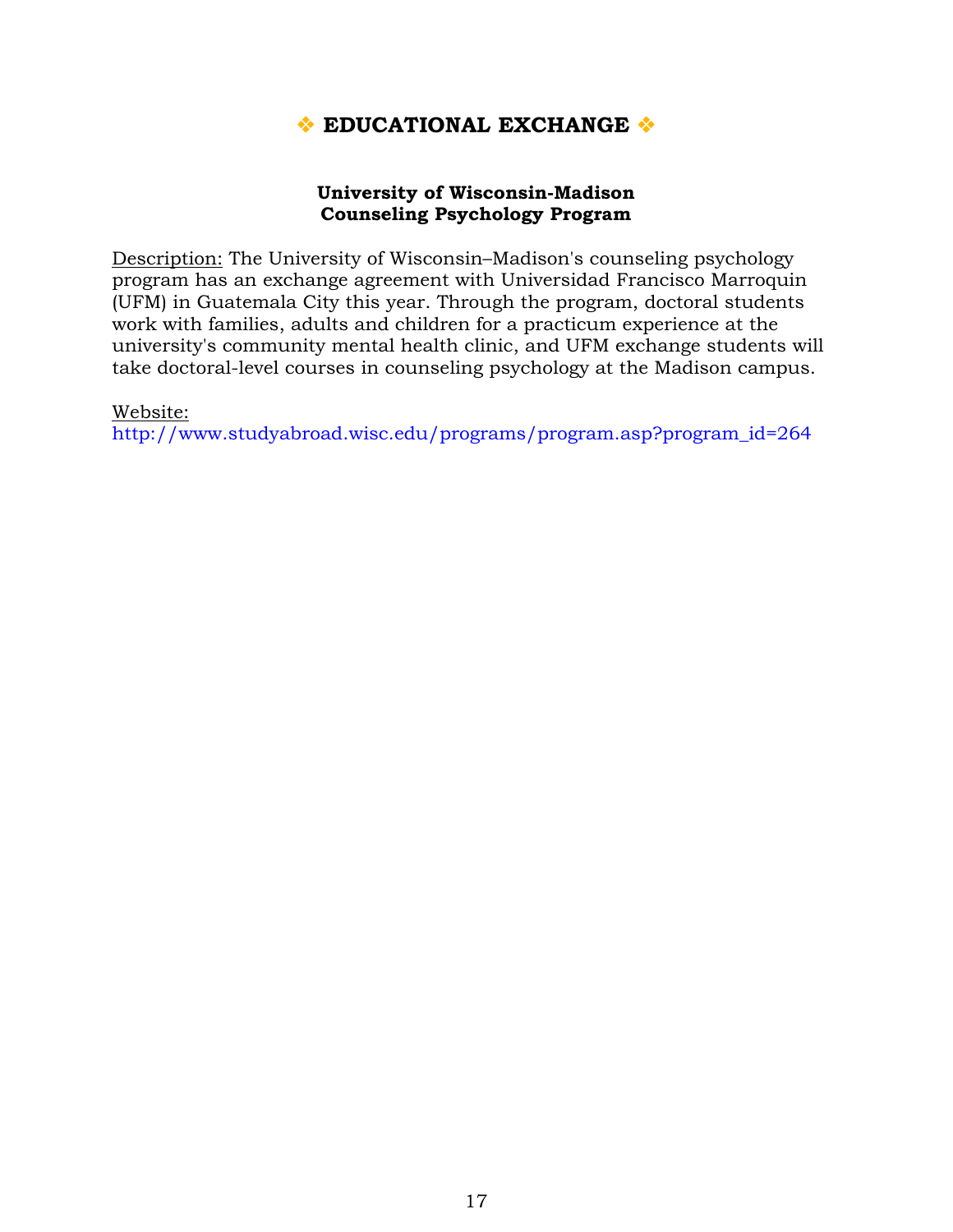# **PRACTICUM AND FIELD SITE TRAINING**  $\&$

#### **Arizona State University Counseling Psychology Program (Practicum and Field Site Training)**

Description: The program encourages doctoral students to study Spanish and take courses on counseling Latinos and independent study on cultural competency. Those who take the course and speak Spanish may work with Latino clients at the university's community clinic onsite and at off-campus sites when Spanish-speaking, culturally competent supervisors are present. Besides coursework and practicum, professors encourage student research on mental health issues affecting Latino communities.

Website: <http://sls.asu.edu/cp/phd/>

#### **Central Michigan University / Community-Academic Initiatives for Development (CommunityAID)**

The CommunityAID program at Central Michigan University offers within its various psychology doctoral programs (i.e., clinical, school, industrial/ organizational, and experimental) training in applied services research with historically-underserved children, youth, and families, in particular Latinas/os. As part of that training, the program offers:

- 1. a practicum site providing bilingual services to Latinas/os in the US
- 2. an ongoing international collaboration with the Universidad Iberoamericana (UIA) de Puebla (Mexico)

Website: <http://www.cmich.edu/chsbs/x30153.xml>

#### **Instituto Familiar de la Raza, Inc.**

IFR offers multiple internship opportunities in the San Francisco area:

La Clínica (Outpatient Mental Health Clinic): The goal of this doctoral and master-level training program is to provide quality bilingual/bicultural training for emerging professionals in order to meet the mental health care needs of the Latino community in a manner and setting which is culturally, socially, and clinically appropriate and effective.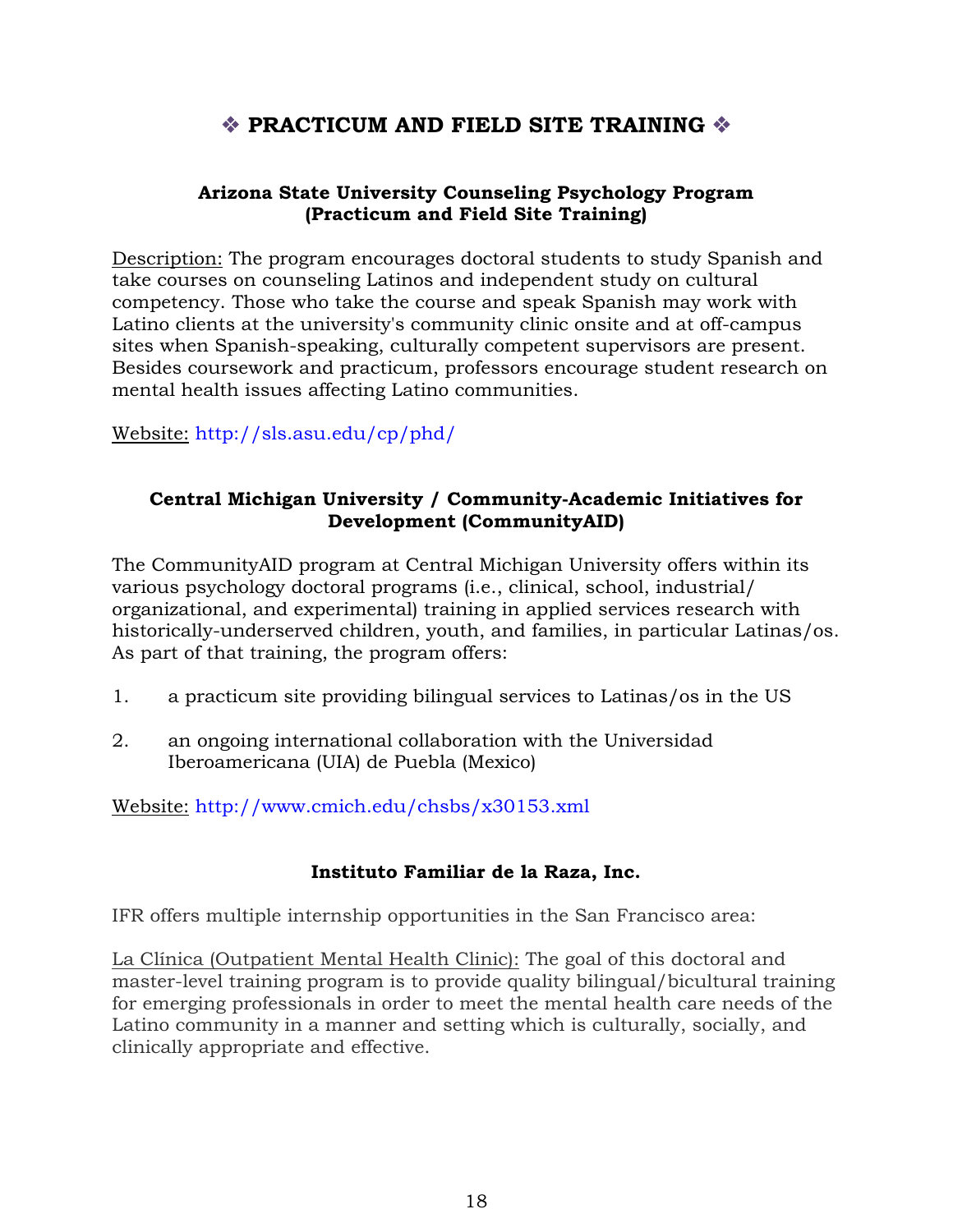Early Intervention Services (School-Based Mental Health): Placements through this program are available at several pre-schools, elementary, and middle schools, with an emphasis on serving the multicultural community in San Francisco. The program places great importance on prevention, early intervention and clinical case management as the preferred mode of intervention. Direct service counseling plays a supportive role to systemic interventions.

Administrative/Development Track: Interns interested in learning about the administrative, funding, staff and organizational development activities of nonprofit and community-based agencies are encouraged to apply. Each trainee will work closely with an appointed Director to develop an individualized curriculum based on agency needs and intern interests.

Chicano/Latino Family Resource System (FRS) ~ Casa Corazon: The interns in this track will gain expertise in a system where Latino families have access to an array of easily accessible, holistic and culturally appropriate activities that are provided in a friendly and parent-driven environment.

Si a La Vida: Offers HIV education, prevention and psycho-social services to the Chicano/Latino community. Internship available to mental health Doctoral and Master level bilingual candidates who are interested in enhancing their expertise providing services to the target population.

Website: [http://www.ifrsf.org/english/getInvolved\\_internships.html](http://www.ifrsf.org/english/getInvolved_internships.html)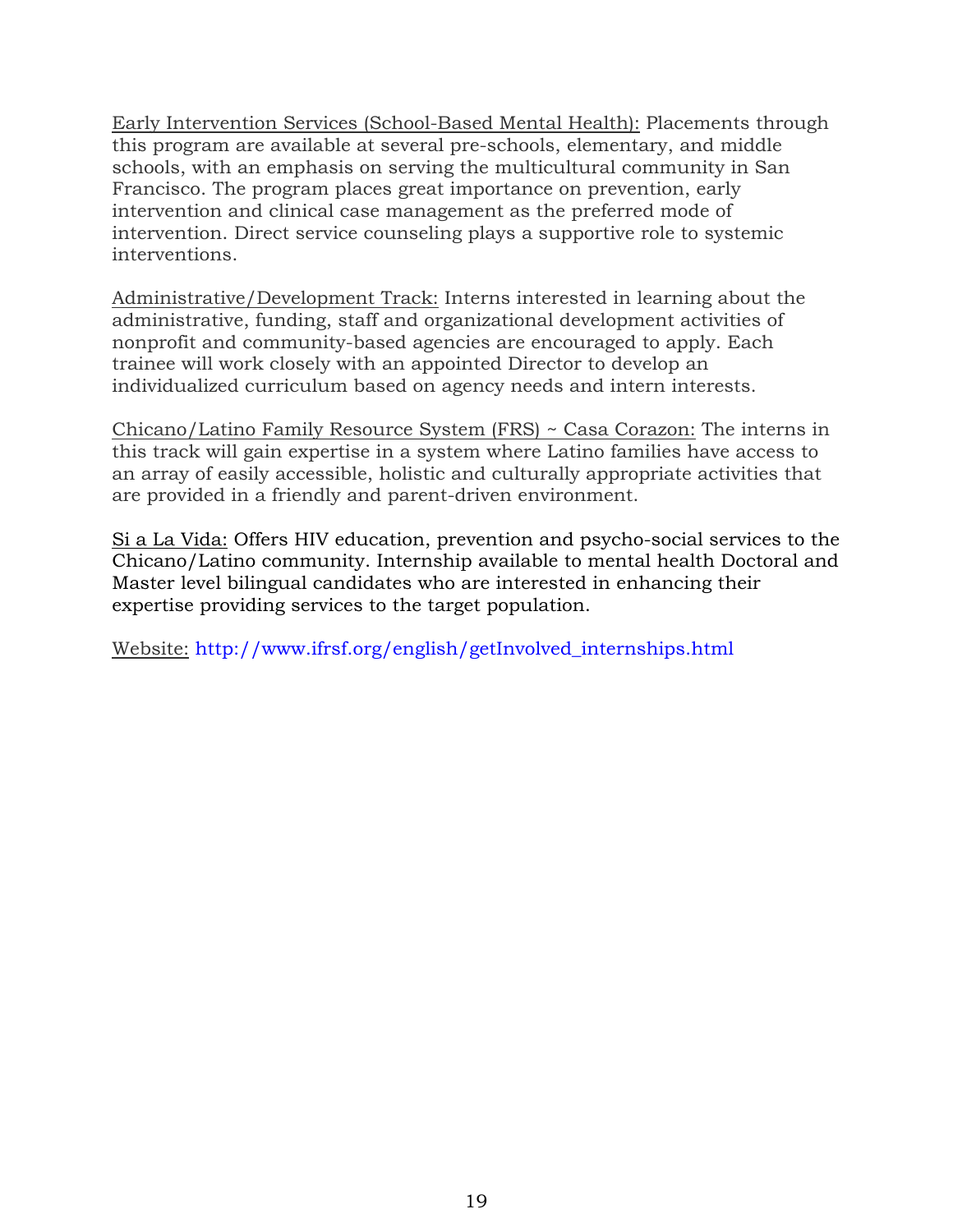# **PSYCHOLOGY CLASSES IN SPANISH**  $\bullet$

#### **Our Lady of the Lake University Communicative and Cultural Competency Program**

Description: The Communicative and Cultural Competency Program (CCC-MHP), developed with funding from the Substance Abuse and Mental Health Services Administration (SAMHSA), provides training for mental health providers who have basic conversational skills in Spanish but lack the training needed to utilize their education and professional skills, which were obtained in English, to work with Spanish-dominant clients. The [CCC-MHP Instructors](http://www.ollusa.edu/s/1190/images/editor_documents/Psych/CCC-MHP%20Manual-R.pdf)  [Manual](http://www.ollusa.edu/s/1190/images/editor_documents/Psych/CCC-MHP%20Manual-R.pdf) includes a glossary of English/Spanish and a test of knowledge of Latino cultures.

#### Website:

[http://www.ollusa.edu/s/1190/ollu-3-column](http://www.ollusa.edu/s/1190/ollu-3-column-noads.aspx?sid=1190&gid=1&pgid=3174&sparam=cultural%20competency&scontid=0)[noads.aspx?sid=1190&gid=1&pgid=3174&sparam=cultural%20competency&sc](http://www.ollusa.edu/s/1190/ollu-3-column-noads.aspx?sid=1190&gid=1&pgid=3174&sparam=cultural%20competency&scontid=0) [ontid=0](http://www.ollusa.edu/s/1190/ollu-3-column-noads.aspx?sid=1190&gid=1&pgid=3174&sparam=cultural%20competency&scontid=0)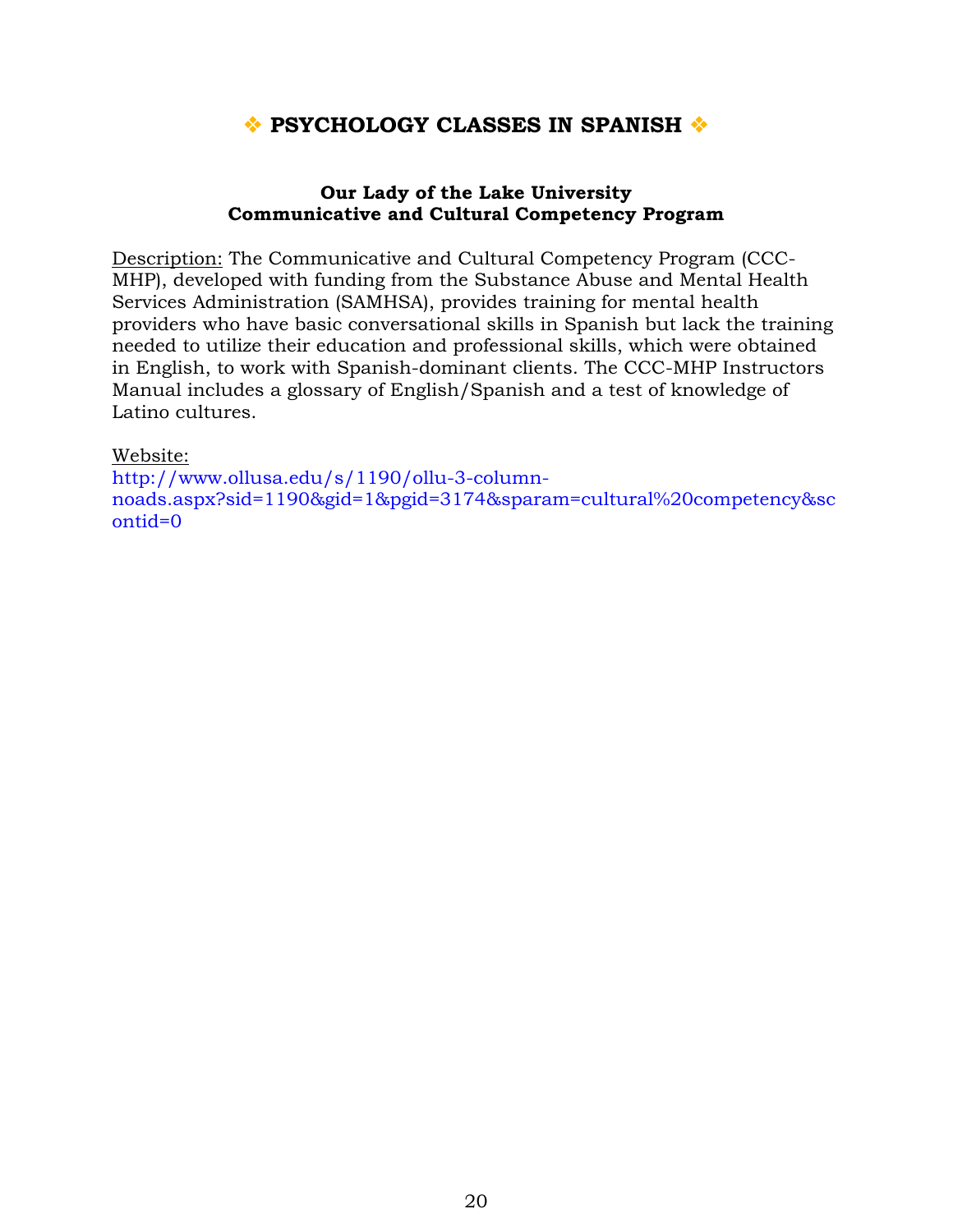# **EXECUTE TRAINING**

#### **UCLA Minority Mental Health Training Program**

Description: The [clinical program](http://www.psych.ucla.edu/graduate/areas-of-study-1/clinical-psychology) within the Department of Psychology is developing courses and research opportunities relevant to minority mental health issues. The program is working to incorporate minority mental health content into the core curriculum; to integrate related experience into the practicum experiences of all clinical students; and to create a sub-specialty in minority mental health with outstanding social psychologists from other universities and research organizations.

#### Website:

[http://www.psych.ucla.edu/center-and-programs/minority-mental-health](http://www.psych.ucla.edu/center-and-programs/minority-mental-health-training-program)[training-program](http://www.psych.ucla.edu/center-and-programs/minority-mental-health-training-program)

#### **University of Southern California Latino Mental Health Research Training Program**

Description: Dr. Steven Lopez at USC's Department of Psychology, Dr. Carmen Lara at the Benemérita Universidad Autónoma de Puebla (BUAP) in México, and colleagues at USC, UCLA, and California State University at San Bernardino have established an 11-week summer research training program designed to prepare undergraduate and graduate level researchers to address disparities in mental health care of U.S. Latinos with serious mental illness. The specific aims of the National Center on Minority Health and Health Disparities (NCMHD) funded MHIRT program are:

1. To recruit the very best young researchers from groups with significant health disparities, particularly Latinos.

2. To help the trainees develop the research and professional skills to reduce and eliminate mental health disparities for Latinos.

3. To increase the number of researchers from communities with significant health disparities who receive research oriented doctoral degrees.

#### Website:

<http://dornsife.usc.edu/latino-mental-health/home/index.cfm>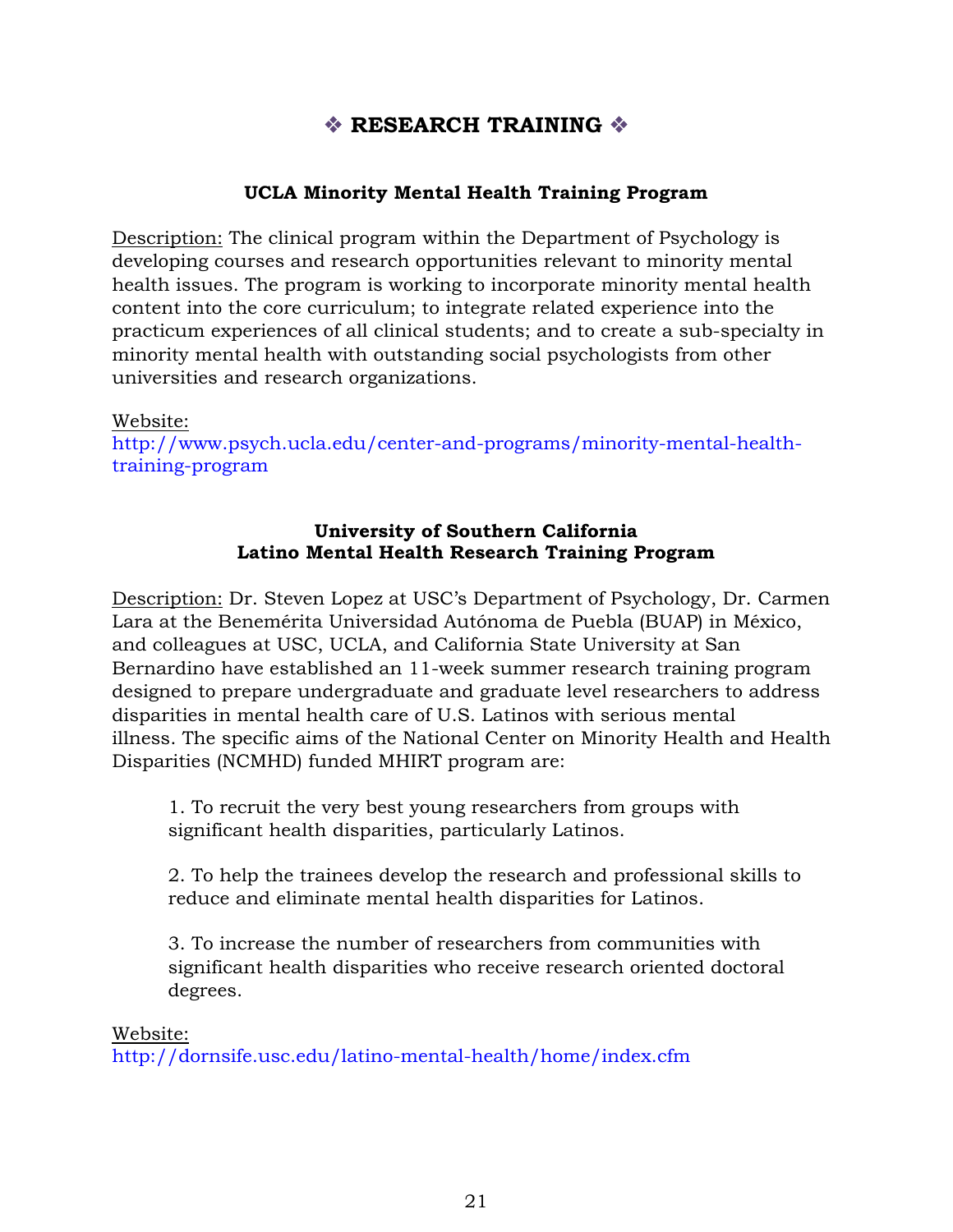## **ALLIANCE STEERING COMMITTEE MEMBERS**

**Chair:** Henry Acosta, MA, MSW, LSW National Resource Center for Hispanic Mental Health

**Federal Staff Liaison:** Teresa Chapa, Ph.D., M.P.A. U.S. Dept. of Health and Human Services Office of Minority Health

#### **National Organizations Represented:**

American Society of Hispanic Psychiatry

National Alliance on Mental Illness

National Association of Hispanic Nurses

National Association of Puerto Rican and Hispanic Social Workers

National Council of La Raza

National Latino Behavioral Health Association

National Latina/o Psychological Association

#### **Other Organizations, Institutions of Higher Education, and Diverse Groups Represented:**

Alliant International University

Latino Behavioral Health Institute

Los Angeles County Department of Mental Health, Division of Empowerment & Advocacy

Massachusetts School of Professional Psychology

Mental Health America of Los Angeles

Pacific Clinics

The Chicago School of Professional Psychology

The Hogg Foundation for Mental Health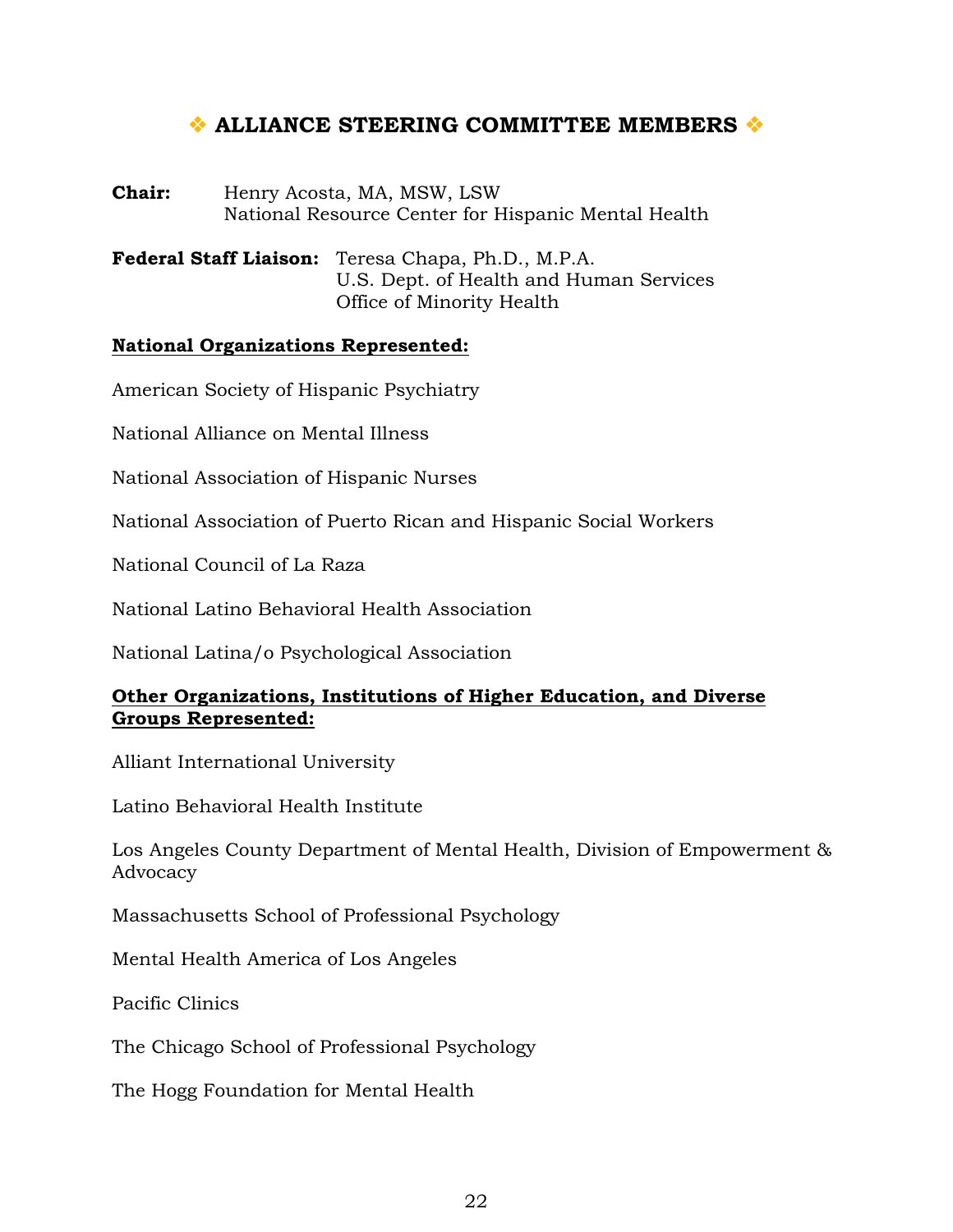University of California – Davis, Center for Reducing Health Disparities Visión y Compromiso

Yale University School of Medicine

#### **Education Committee Members**

#### **Chair**

#### **Milton A. Fuentes, Psy.D.**

President, National Latina/o Psychological Association Associate Professor and Deputy Chair, Psychology Department Director, New Faculty Program Montclair State University 1 Normal Avenue, Montclair, NJ 07043 Office: Dickson Hall - Room 256 Tel: 973-655-7967 Fax: 973-655-5121 Email: [fuentesm@mail.montclair.edu](mailto:fuentesm@mail.montclair.edu)

#### **Members**

#### **Miguel E. Gallardo, Psy.D.**

Associate Professor of Psychology Pepperdine University Graduate School of Education and Psychology 18111 Von Karman Avenue, Suite 209 Irvine, CA 92612 Tel: 949 223-2524 Fax: 949-223-2575 Email: [Miguel.Gallardo@pepperdine.edu](mailto:Miguel.Gallardo@pepperdine.edu) Website: www.drgallardo.com

#### **Maria E. Rosa, CARN, DrPH, Ph.D.**

Professor and Director Nursing Department Universidad del Turabo School of Health Sciences PO Box 3030 Gurabo, PR 00778 Tel: 787-743-7979, ext. 4017, 4026 Email: [mrosa@suagm.edu;](mailto:mrosa@suagm.edu) [mariarosa5262@gmail.com](mailto:mariarosa5262@gmail.com)